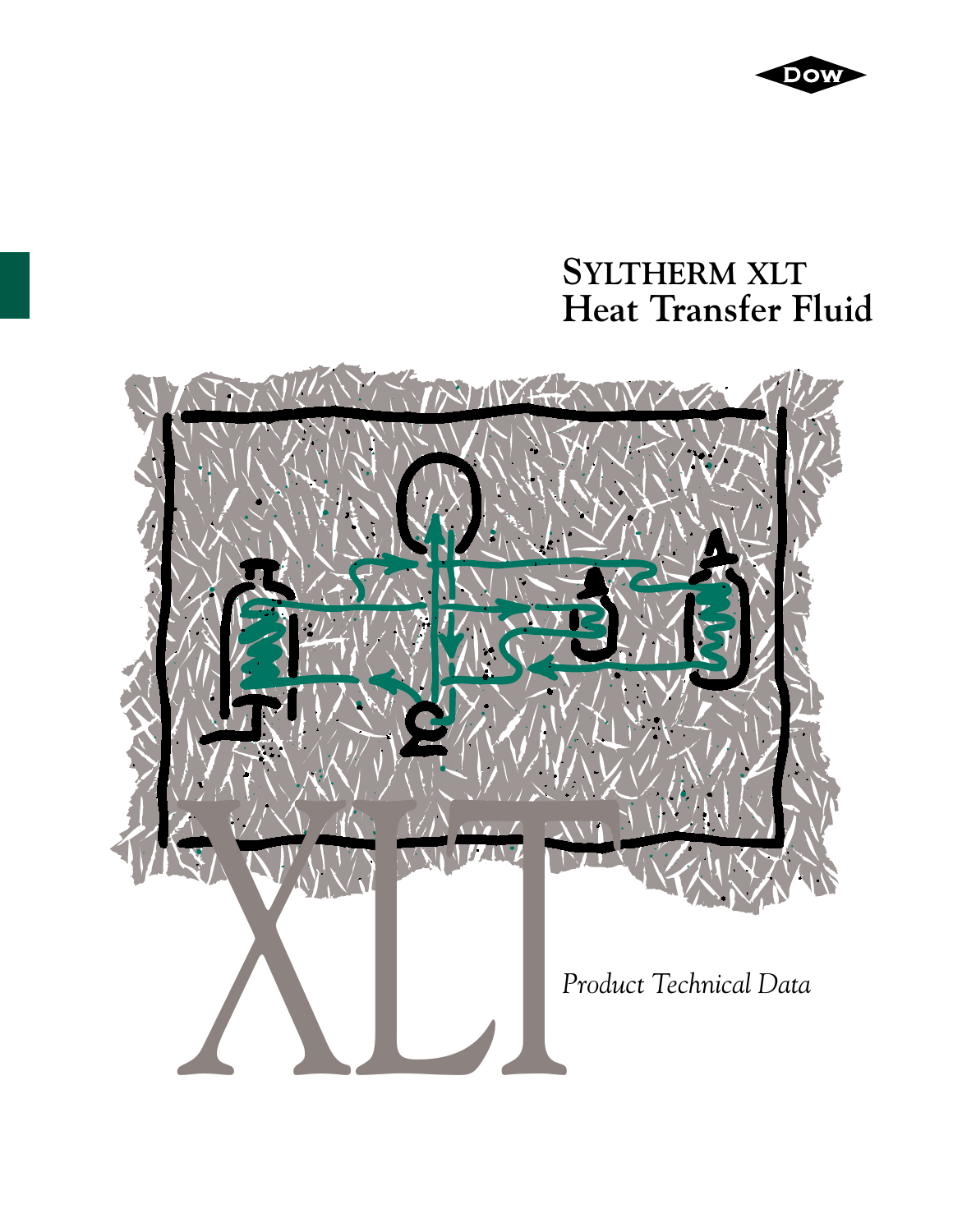# **CONTENTS**

| <b>Fluid Selection Criteria</b>                                                                       |
|-------------------------------------------------------------------------------------------------------|
|                                                                                                       |
|                                                                                                       |
| <b>Customer Service</b>                                                                               |
| Properties and Engineering Characteristics<br>Vapor Properties<br><b>Liquid Saturation Properties</b> |
| <b>Engineering Data</b><br>Liquid Film Coefficient<br>Pressure Drop                                   |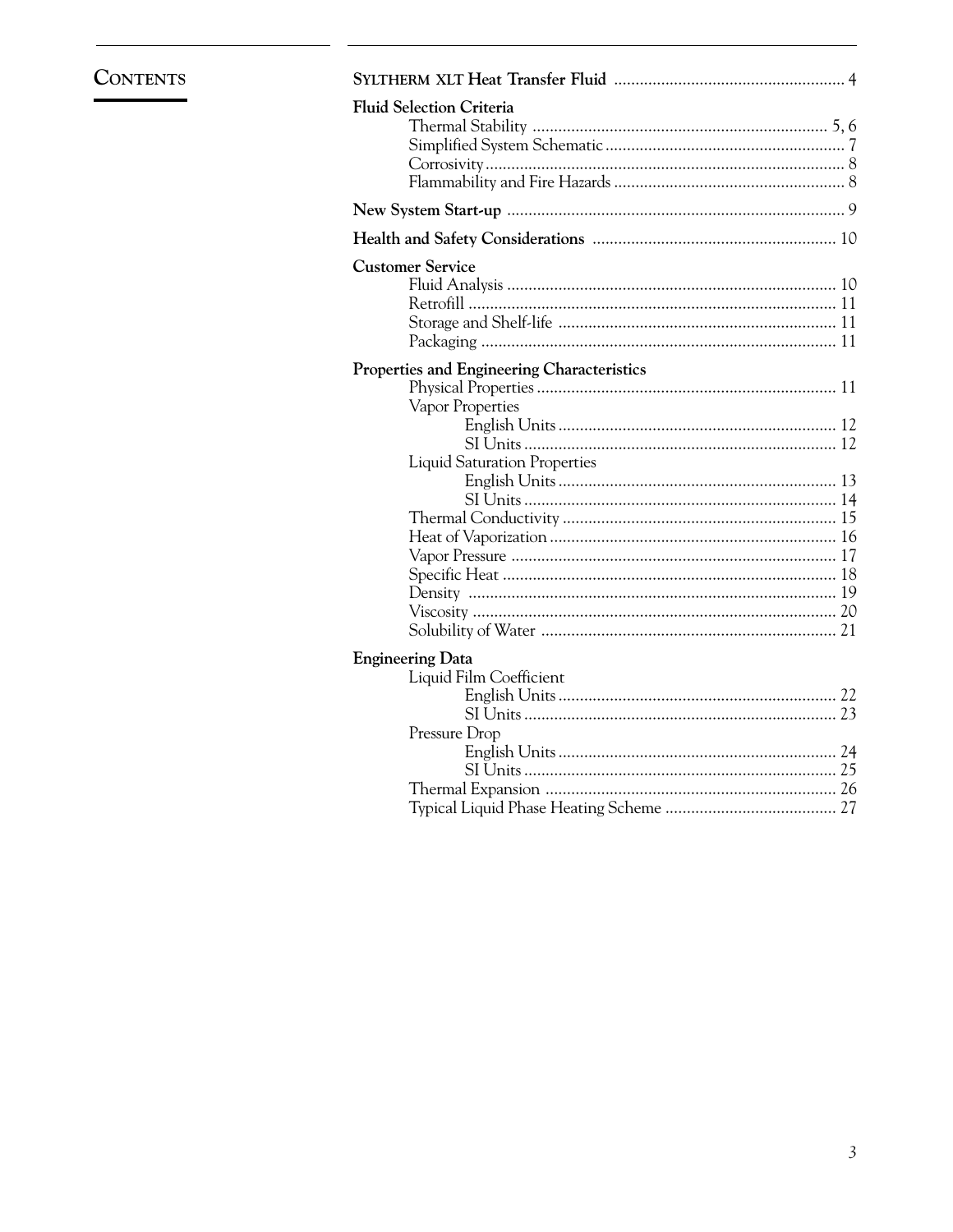#### **SYLTHERM XLT HEAT TRANSFER FLUID**

# **A Very Low Odor, Long-lasting Heat Transfer Fluid That's Ideal for Batch Processing**

SYLTHERM XLT† heat transfer fluid is a specially formulated, high performance silicone polymer designed for use as a low temperature, liquid phase heat transfer medium. With a recommended use temperature range of -150°F to 500°F (-100°C to 260°C), SYLTHERM XLT fluid offers outstanding low temperature heat transfer and pumpability, plus excellent thermal stability. In addition, SYLTHERM XLT fluid has essentially no odor, is low in acute oral toxicity, and is not listed as reportable under SARA Title III, Section 313.<sup>1</sup> These features make SYLTHERM XLT fluid a viable alternative to many organic heat transfer fluids, chlorinated solvents, and CFCs that are presently used for low temperature, liquid phase service.

At -150°F, the viscosity of SYLTHERM XLT heat transfer fluid is only 90.2 centipoise (at -100°C the

viscosity is 78.6 mPa•s). A low viscosity at low operating temperatures is a critical property because it allows high heat transfer coefficients with low pressure drops and pumping horsepower.

The -150°F to 500°F (-100°C to 260°C) operating range of SYLTHERM XLT fluid makes it ideal for single fluid process heating and cooling applications (batch processing). Single fluid processing with SYLTHERM XLT fluid eliminates process interruption and the loss of temperature control associated with multiple fluid systems. Batch processing with SYLTHERM XLT fluid also eliminates system flush requirements associated with steam/brine and steam/glycol systems. SYLTHERM XLT fluid is noncorrosive toward metals and alloys commonly found in heat transfer systems.

In addition to the performance advantages of SYLTHERM XLT fluid, Dow's supporting services are unequaled. They include technical backup in the design phase, during operation, and after shutdown. Moreover, free analytical testing is provided to monitor fluid condition.

### *For Information About Our Full Line of Fluids...*

To learn more about the full line of heat transfer fluids manufactured or distributed by Dow — including DOWTHERM\* synthetic organic, SYLTHERM† silicone and DOWTHERM, DOWFROST\*, and DOWCAL\* glycol-based fluids — request our product line guide. Call the number for your area listed on the back of this brochure.

*\*Trademark of The Dow Chemical Company*

*†Trademark of Dow Corning Corporation*

*<sup>1</sup>You may need to comply with similar or additional legislation in other countries. Contact your Dow representative for information.*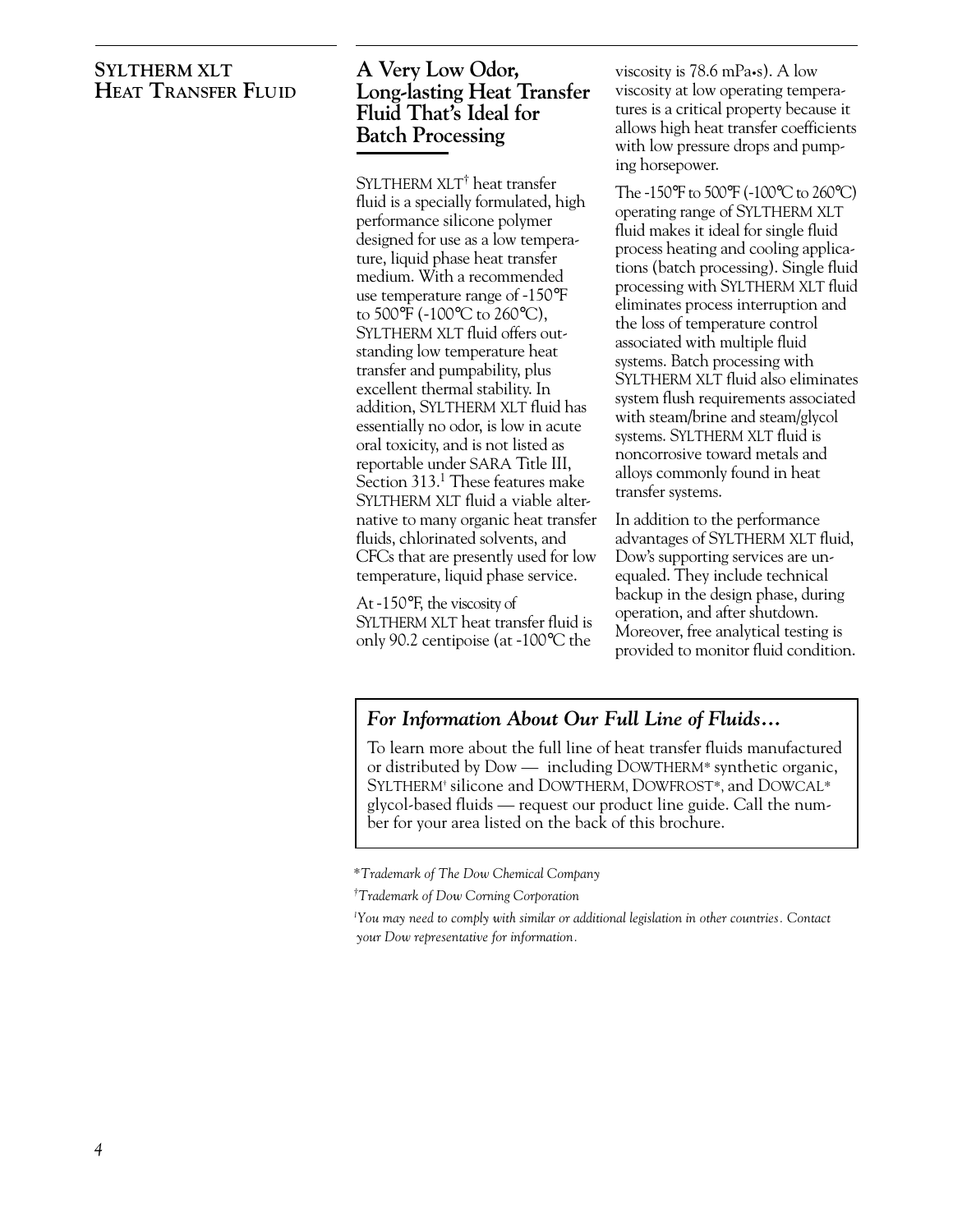### **FLUID SELECTION CRITERIA**

When evaluating thermal fluids for specific applications, a variety of characteristics should be considered. Four of the most important are thermal stability, human health and environmental regulatory status, freeze point, and viscosity.

#### *Stability*

SYLTHERM XLT fluid offers excellent thermal stability at temperatures between -150°F (-100°C) and 500°F (260°C). The maximum recommended film temperature is 550°F (290°C).

Within its recommended use range, SYLTHERM XLT heat transfer fluid will not degrade to form solids or volatile compounds having substantially higher vapor pressures. As a result, system downtime for periodic fluid reprocessing and replacement is eliminated. SYLTHERM XLT fluid can tolerate occasional hightemperature upsets with only minimal change to the physical properties of the fluid. However, extended use at bulk temperatures above 500°F (260°C) or film temperatures greater than 550°F (290°C), has the potential to generate higher system pressures and cause polymer cross-linking to occur. This will eventually cause the viscosity of the fluid to increase to a point where replacement will be required to restore system performance.

#### *Low Odor, Non-reportable*

SYLTHERM XLT fluid is virtually odorless and is low in acute oral toxicity. In addition, it is not listed as reportable under SARA Title III, Section 313.<sup>1</sup> SYLTHERM XLT fluid is well suited for use in pharmaceutical, fine chemical, and other processes where these properties are desired.

SYLTHERM XLT fluid is composed primarily of volatile methylsiloxanes (VMS's). Until recently, VMS fluids were classified as volatile organic compounds (VOC's) by the EPA. Their status changed with the agency's ruling of Oct. 5, 1994, which declared VMS fluids to be exempt from that classification. The rule became final December 5, 1994. Basically, the EPA said that VMS fluids do not contribute to declining air quality; i.e., smog.

#### *Freeze Point*

SYLTHERM XLT fluid remains liquid below -150°F (-100°C). Freeze point is -168°F (-111°C). This eliminates many of the problems associated with cold weather start-ups and shutdowns. Steam or electrical tracing, which is costly to install and operate, is not needed.

#### *Viscosity*

The excellent viscosity characteristics of SYLTHERM XLT fluid at low temperatures make it an efficient choice for very low temperature applications. The low viscosity of SYLTHERM XLT fluid at low temperatures (only 90.2 cps at -150°F, 78.6 mPa•s at -100°C) minimizes pressure drop and reduces pumping horsepower requirements. In addition, high heat transfer coefficients can be obtained over the fluid's entire temperature range. This can reduce refrigeration equipment energy consumption and cut process heat exchanger surface area requirements.

# **Thermal Stability**

The thermal stability of a heat transfer fluid is dependent not only on its chemical structure but also on the design and operating temperature profile of the system in which it is used. Maximum fluid life can be

obtained by following sound engineering practices in the design of the heat transfer system. Three key areas of focus are: designing and operating the heater and/or energy recovery unit, preventing chemical contamination, and eliminating contact of the fluid with air.

#### *Heater Design and Operation*

Poor design and/or operation of the fired heater can cause overheating, resulting in excessive thermal degradation of the fluid.

When heaters are operated at high temperatures, fluid velocity in fired heaters should be a minimum of 6 feet per second (2 m/s); a range of 6 to 12 feet per second (2 to 4 m/s) should cover most cases. The actual velocity selected will depend on an economic balance between the cost of circulation and heat transfer surface. Operating limitations are usually placed on heat flux by equipment manufacturers. This heat flux is determined for a maximum film temperature by the operating conditions of the particular unit. Some problem areas to be avoided include:

- **1.** Flame impingement.
- **2.** Operating the heater above its rated capacity.
- **3.** Modifying the fuel-to-air mixing procedure to change the flame height and pattern. This can yield higher flame and gas temperatures together with higher heat flux.
- **4.** Low fluid velocity/high heat flux areas resulting in excessive heat transfer fluid film temperatures.

The manufacturer of the fired heater should be the primary contact in supplying you with the proper equipment for your heat transfer system needs.

*<sup>1</sup>You may need to comply with similar or additional legislation in other countries. Contact your Dow representative for information.*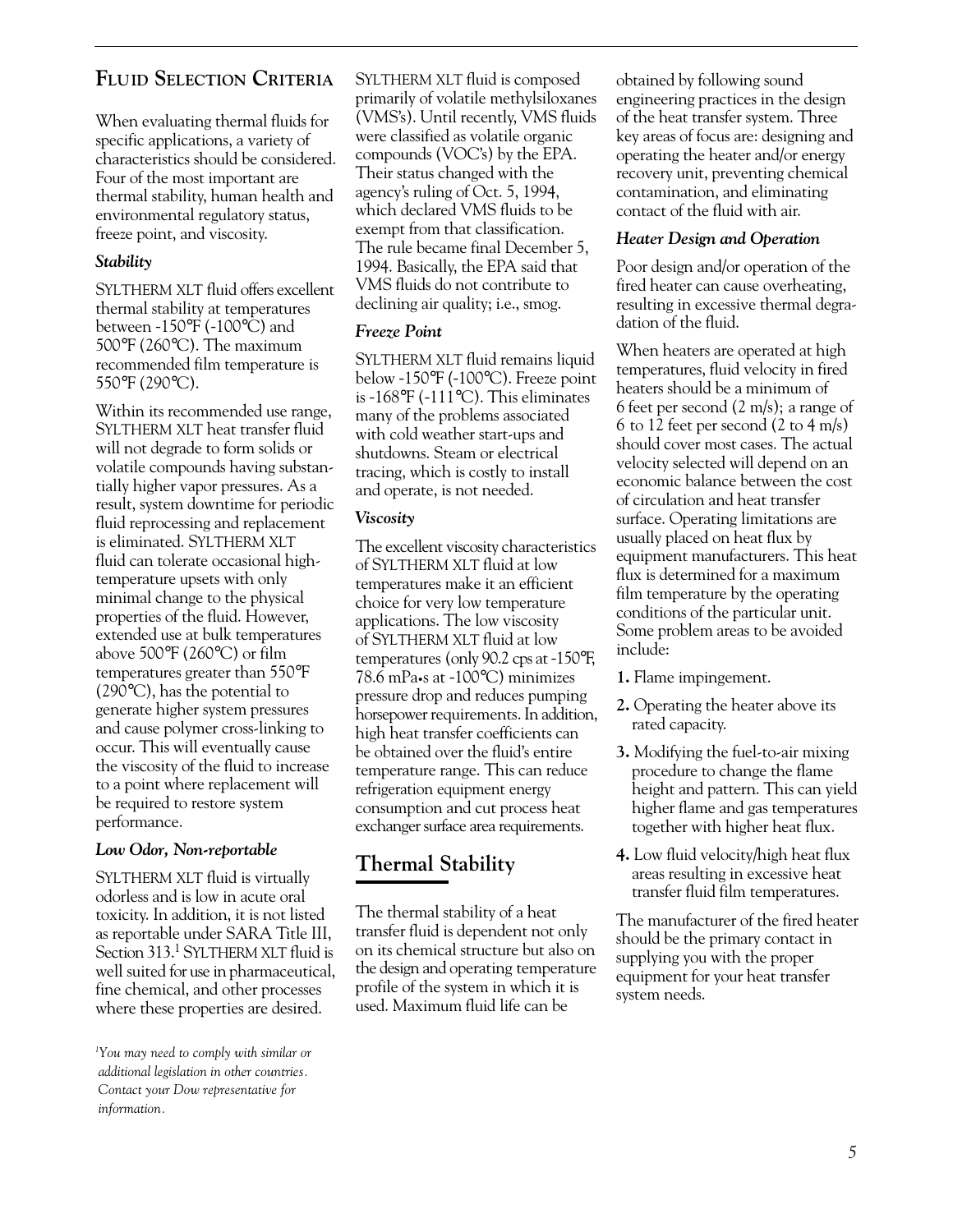#### *Contamination Effects*

SYLTHERM XLT heat transfer fluid is not sensitive to contamination by common piping contaminants, including water (during start-up and dry-out operations), rust, mill scale, lubricants, pipe dope, and small amounts of solvent and organic heat transfer fluid residue. SYLTHERM XLT fluid is somewhat more sensitive to contamination by acids or bases at elevated temperatures. As a result, lower molecular weight cyclic siloxanes can form and can raise the freeze point of the fluid. Similarly, contamination by water, oxygen, or other oxidants when the fluid is at an elevated temperature can result in cross-linking of polymer molecules and, if not corrected, can cause a gradual increase in viscosity. In order to minimize the likelihood of oxygen contamination, the system expansion tank should have an inert gas (such as nitrogen) blanket.

#### *Expansion Tank*

Figure 1 (page 7) is a simplified schematic of a recommended system loop design for SYLTHERM XLT heat transfer fluid. The expansion tank is positioned at the highest point in the system and has the capability for full flow of the heat transfer fluid through the tank. This design allows the expansion tank to be the lowest pressure point in the system, and the constant flow of heat transfer fluid through the tank ensures that vapors form only in the expansion tank. Once the system is heated up to the appropriate temperature and operating normally, system pressure will slowly increase until either the pressure in the expansion tank reaches the setting on the back

pressure regulator valve, or the system reaches the vapor pressure for the temperature of the fluid in the expansion tank. When the back pressure regulator is set at a pressure lower than the equilibrium vapor pressure of the fluid for a given temperature, periodic venting of the volatile materials will take place. The fluid will suffer no deleterious effect; however, periodic additions of fluid will be needed to maintain system volume.

An inert gas (such as nitrogen) blanket on the expansion tank is required to prevent the fluid from coming into contact with the outside air. Without this inert gas blanket, humid, outside air is likely to be drawn into the tank whenever the system cools below its normal operating temperature. This moisture contamination can result in increased pressure in the system due to steam formation on the next heat-up cycle or form ice in refrigeration equipment during low temperature operation. To avoid this, the inert gas supply regulator should be adjusted and maintained at a low setting  $(3 - 5 \text{ psig}, 0.2 - 0.4 \text{ bar})$ . This will minimize both the inert gas consumption and the additive effects of the blanket gas on total system pressure.

To prevent pump cavitation, the fluid pressure at the entrance to the pump must be above its vapor pressure, and there must be sufficient head in addition to the vapor pressure to satisfy the Net Positive Suction Head (NPSH) requirements of the pump. If the expansion tank is designed as shown in Figure 1, the back pressure regulator setting on the expansion tank will control the pressure at the entrance to the pump. The regulator set point should be 10 to 15 psi (0.7 to 1 bar) above the vapor pressure corresponding to the fluid temperature in the expansion tank.

NPSH requirements are primarily satisfied by the elevation of the expansion tank. The elevation is determined by calculating the total head necessary to overcome frictional line losses and specific NPSH requirements of the pump. In systems where such tank elevation is not practical, NPSH requirements can be met by increasing the amount of the blanket gas (usually nitrogen) in the vapor space of the expansion tank, thereby increasing the overall pressure in the tank. However, the additional system pressure created by the nitrogen should be accounted for during the system design.

The expansion tank design must satisfy two necessary requirements for proper start-up and operation of the system. First, the system piping to the expansion tank should be designed to permit full flow of fluid through the tank. A double drop leg design (see Figure 1) is the most effective arrangement to remove air, water vapors, and other noncondensibles during system start-up. For on-going operation, flow of fluid through the tank can often be reduced as long as sufficient flow is maintained to prevent pump cavitation. The tank and connecting piping should also be insulated to prevent the condensation of any vapors that may accumulate in this portion of the system.

Second, the inert gas blanket on the expansion tank should allow for a continuous flow of inert gas to be purged through the vapor space during the initial start-up. Separate inert gas supply and discharge nozzles, spaced as far apart as possible, will help ensure that any volatile contaminants (such as water or solvents) will be swept from the system during initial start-up.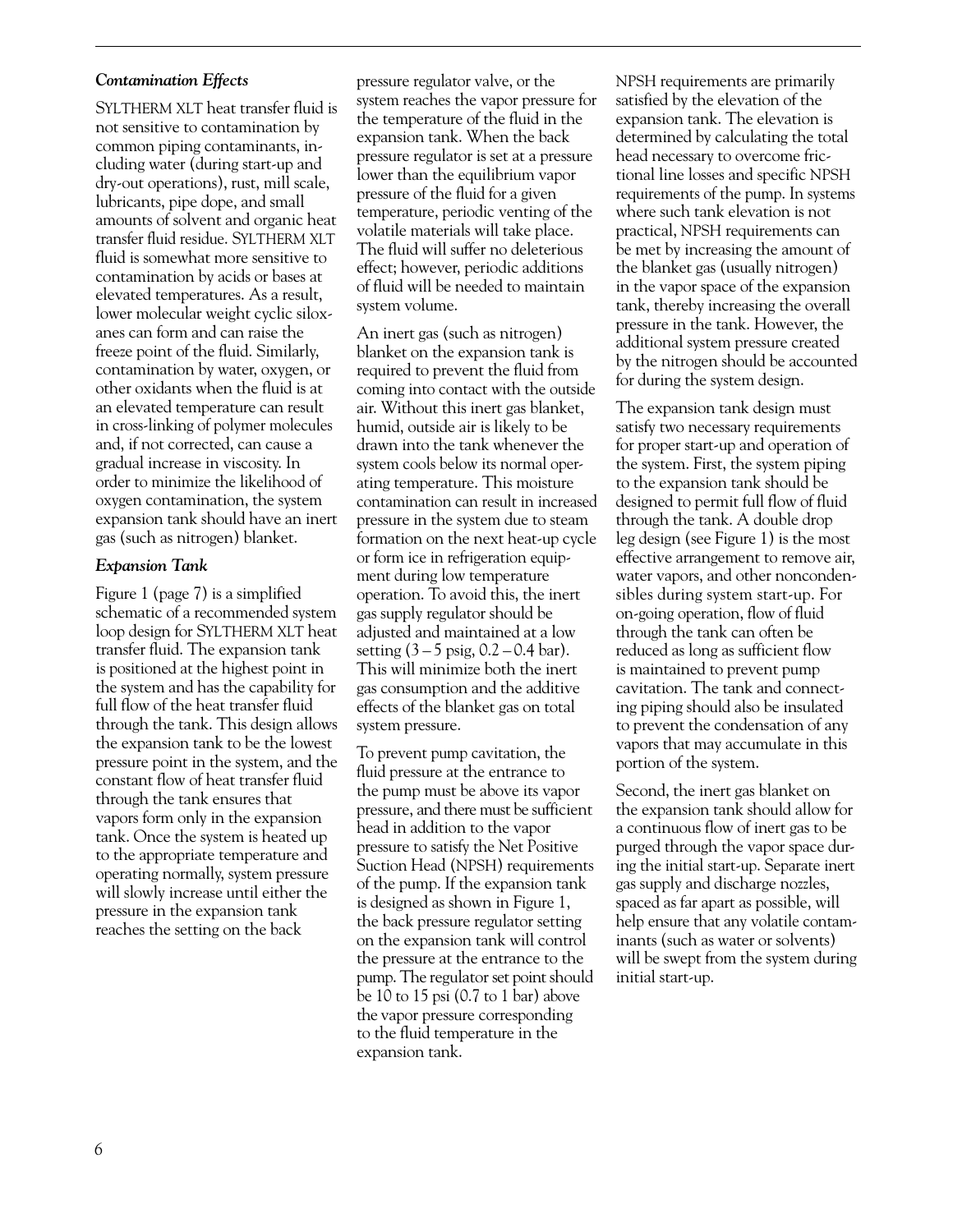### *Figure 1—Simplified System Schematic for SYLTHERM XLT Heat Transfer Fluid*

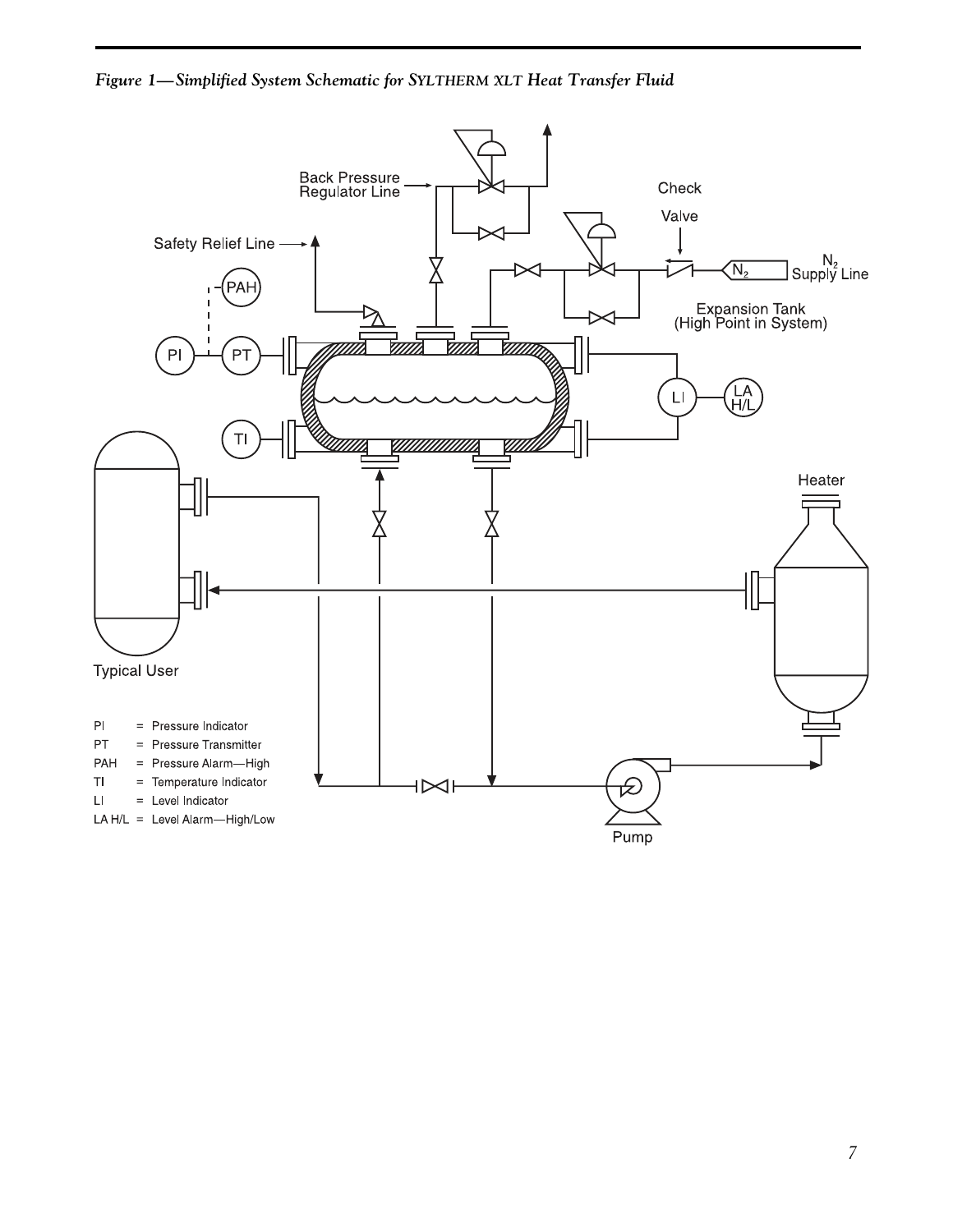The vent lines from the safety relief valve and back pressure regulator should be discharged to a safe area away from open flame and other potential sources of ignition. An appropriate outside container located well away from building air-intake fans is recommended. The vented volatile materials will be typically classified as flammable.

The expansion tank should be sized so that it is approximately <sup>1</sup>/4 full when the system is at ambient temperature, and  $\frac{3}{4}$  full when the system is at its maximum operating temperature. Expansion tank instrumentation and fittings must meet the design requirements of the anticipated operating temperatures and pressures of the system and should include (refer to Figure 1):

- **1.** Electronic level gauge covering the full fluid level range.
- **2.** Fluid temperature indicator.
- **3.** Level alarm (high/low) with low level shutdown to protect pump.
- **4.** Pressure indicator with high pressure alarm.

# **Corrosivity**

SYLTHERM XLT heat transfer fluid is noncorrosive toward common metals and alloys used in heat transfer systems, as long as it remains uncontaminated. Even at the high temperatures involved, equipment usually exhibits excellent service life.

Carbon steel is used predominantly in heat transfer systems utilizing SYLTHERM XLT fluid, although low alloy steels, stainless steels, monel alloys, etc., are also used in miscellaneous pieces of equipment and instruments.

Most corrosion problems are caused by chemicals introduced into the system during cleaning or from process leaks. The severity and nature of the corrosivity will depend upon the amounts and type of contamination involved.

When special materials of construction are used, extra precaution should be taken to avoid contaminating materials containing the following:

| <b>Construction Material Contaminant</b> |         |
|------------------------------------------|---------|
| Austenitic Stainless Steel Chlorides     |         |
| <i>Nickel</i>                            | Sulfur  |
| Copper Alloys                            | Ammonia |

## **Flammability and Fire Hazards**

SYLTHERM XLT heat transfer fluid is a combustible material with a flash point of 116°F (47°C), a fire point of 130°F (54°C) C.O.C., and an autoignition temperature of 662°F (350°C) ASTM Method D-2155.

Vapor leaks to the atmosphere are sometimes encountered. Such leaks, however small, should not be tolerated because of the cost of replacing lost medium. Experience has shown that leaking vapors have usually cooled well below the fire point, and fire has rarely resulted.

Leaks from flanges or valves into insulation are also potentially hazardous because they can lead to fires in the insulation. It has been found, for example, that leakage of organic

materials into some types of insulation at elevated temperatures may result in spontaneous ignition due to auto-oxidation.

Vapors of SYLTHERM XLT fluid do not pose a serious flammability hazard at room temperature because the saturation concentration is so far below the lower flammability limit that ignition is extremely unlikely. Flammable mists are, however, possible under unusual circumstances where the time of exposure to an ignition source, the temperature of the source and the atmosphere, the volume of mixture, the fuel-air ratio, and the mist particle size all fall within a somewhat narrow range.

#### *Static Spark Hazard*

Heat transfer fluids like SYLTHERM XLT heat transfer fluid are generally poor electrical conductors, which means they can build up static charges and discharge static electricity within vessels or while being drained out of vessels. Therefore, safe engineering practice dictates that oxygen must be excluded from the headspace of the expansion tank. Similar precautions concerning static sparks should be taken when loading and unloading used fluid and volatiles.

#### *Flammable-gas Detectors*

Silicone vapors can deactivate many brands of flammable-gas detectors. However, several manufacturers offer detectors for silicone environments and report the operating life of these detectors is not affected by the presence of silicone materials. Contact your Dow Technical Service representative at the number for your area listed on the back of this brochure for listings of suppliers of these detectors.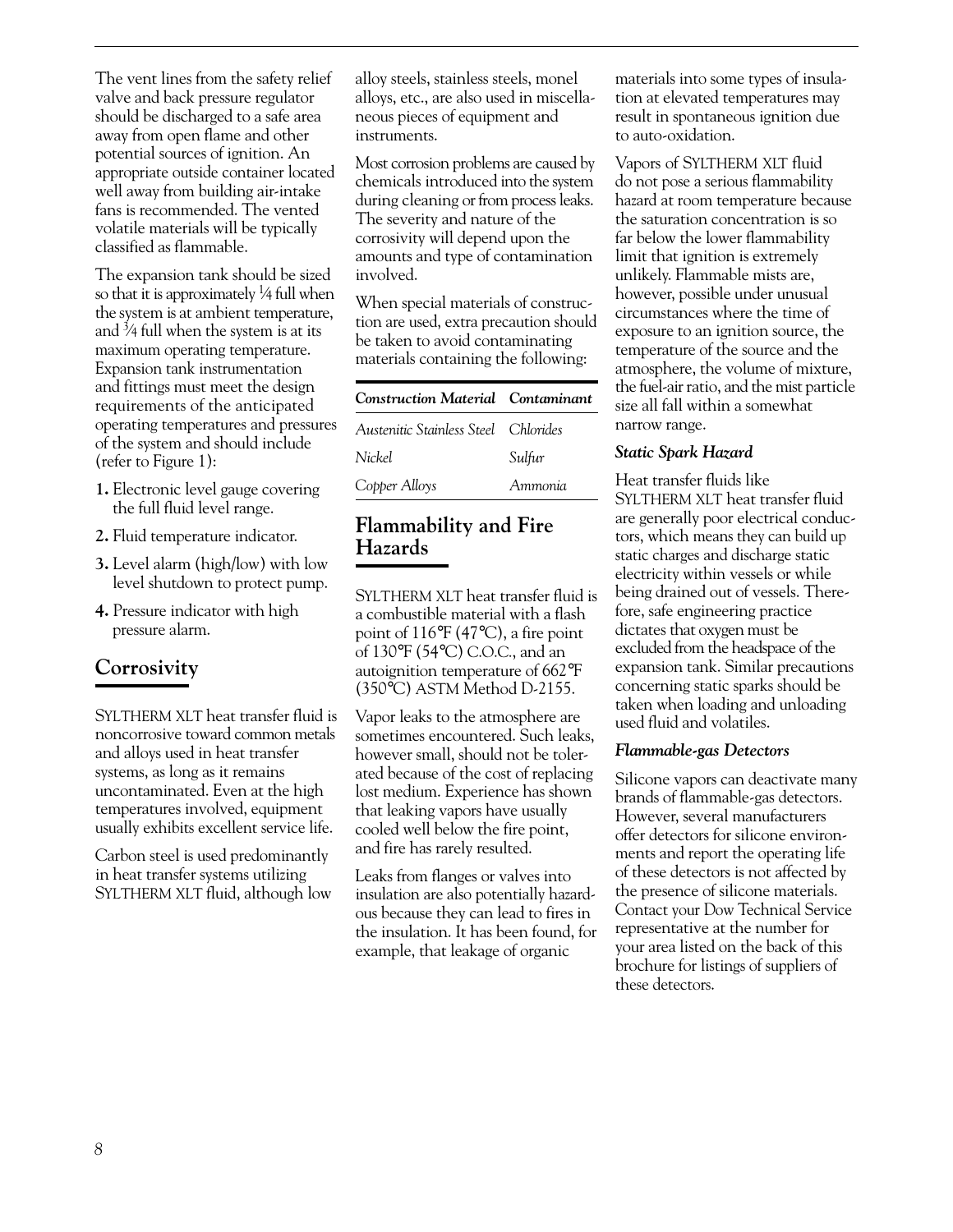# **NEW SYSTEM START-UP**

The following information is a brief summary of the general recommendations and procedures for starting up a system with SYLTHERM XLT heat transfer fluid.

Prior to start-up, the system must be cleaned of dirt, welding slag, and other miscellaneous debris. Extra care taken to keep the system clean during construction can eliminate extensive cleaning prior to start-up. As mentioned previously, it is also very important to remove any residual water from the system prior to the installation of SYLTHERM XLT heat transfer fluid.

Because the design of all heat transfer systems differs to some extent, a detailed set of start-up procedures covering all possible systems is not practical. Users should develop procedures based on their own internal standards and recommendations from heat transfer equipment suppliers. The following procedures are presented as general guidelines only.

**1.** If the system is flushed with water or a suitable solvent, be sure that the fluid is circulated sufficiently through the system to pick up any remaining oils and debris. The pump and suction strainer should be checked periodically during this time to ensure that any collected debris is not severely restricting fluid flow to the pump inlet. If a filter is installed, filter the fluid for as long as practical through a 10-micron filter.

- **2.** Completely drain the flush fluid by pressurizing the system with nitrogen or dry air, and opening all low-point drains. Alternately open and close all drain valves to increase the velocity of the gas flow. This will help to remove residual water/solvent and loose foreign particles.
- **3.** Fill the system with SYLTHERM XLT heat transfer fluid. Circulate the fluid cold. Check for and repair any leaks. If a flush fluid was not used, check the pump suction strainers for any collected solids. If a filter is installed, continue circulating the fluid through the filter until the upper temperature limit of the filter is approached.
- **4.** For the initial stages of start-up, the inert gas blanket system on the expansion tank should be arranged to allow a steady purge  $(1-2 \text{ scfm}, 0.5 \text{ to } 1 \text{ l/s})$  of gas to sweep through the vapor space of the tank. At the same time, the valves controlling fluid flow should be set so that the maximum amount of fluid flows through the expansion tank.
- **5.** Increase the fluid temperature to 250°F (120°C) as measured at the heater outlet. The rate of increase should be held to 100°F (40°C) per hour or the maximum recommended for the various pieces of equipment in the system, whichever is lower. This will allow the equipment to be brought up to temperature safely and enable start-up personnel to check for leaks and ensure that all instrumentation is operating properly. Maintain the 250°F (120°C) temperature until the amount of steam or solvent vapors exiting the vent line from the expansion tank has subsided. This may require several hours.

It is essential that sufficient flow of fluid be maintained through the expansion tank during these steps so that the temperature in the tank is high enough to boil out any residual moisture or solvents from the system.

**6.** Set the nitrogen supply regulator and the back pressure regulator to their design set points. No further venting will occur unless the pressure in the expansion tank exceeds the specified pressure. Any further pressure increase in the tank should only result from compression of the inert gas by the expanding fluid. Any additional inert gas should enter the tank only when the tank pressure falls below the design setpoint (e.g., as it would if the system were to be shut down).

For systems which operate primarily at low temperatures and do not have the capability of heating the fluid to the temperatures outlined above, other methods of water removal may be required. The use of molecular sieves or ion exchange resins to remove the water from the fluid may be necessary.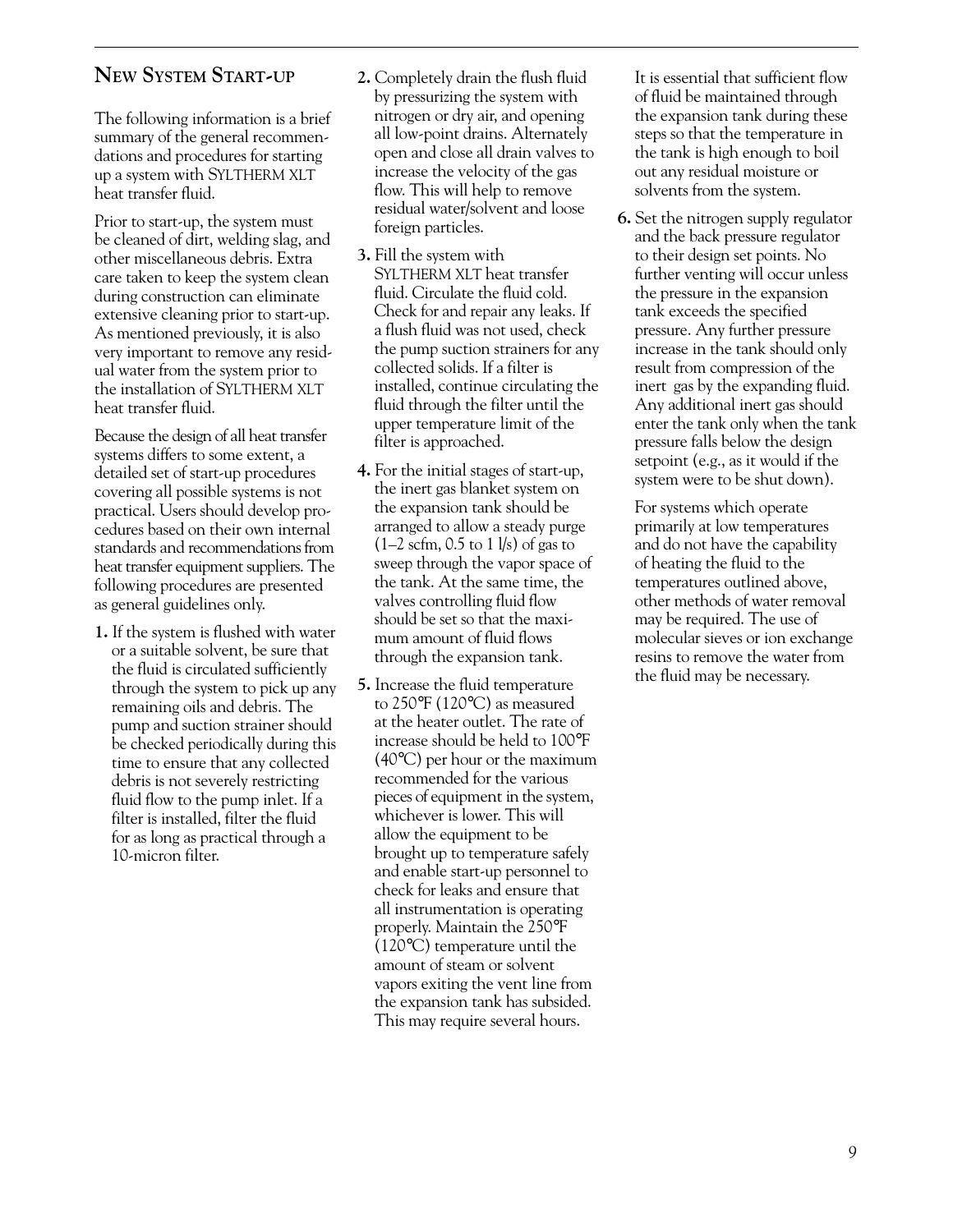### **HEALTH AND SAFETY CONSIDERATIONS**

A Material Safety Data Sheet (MSDS) for SYLTHERM XLT heat transfer fluid is available by contacting your nearest Dow sales representative, or by calling 1-800-447-4369. The MSDS contains complete health and safety information regarding the use of this product. Read and understand the MSDS before handling or other-wise using this product.

SYLTHERM XLT heat transfer fluid has been studied for acute toxicological properties under the Federal Hazardous Substance Act guidelines. As a result of the FHSA study, SYLTHERM XLT heat transfer fluid has been classified as:

- Nontoxic, with regard to acute oral ingestion or dermal absorption to quantities typically contacted during normal use
- Having minimal potential for eye or skin irritation

Additionally, studies indicate that repeated, prolonged skin contact should not result in irritation. Normal industrial handling procedures are adequate to handle this product.

Unlike many low temperature heat transfer fluids, SYLTHERM XLT fluid has minimal odor and no airborne exposure limits. However, vapors of SYLTHERM XLT heat transfer fluid released into the air at temperatures above 300°F (150°C) may cause some temporary eye and/or respiratory irritation due to the partial

oxidation of the fluid. In areas with adequate ventilation, no special breathing apparatus is required. Prolonged exposures or exposures in poorly ventilated areas with high vapor concentrations should be avoided. The predominant by-products in these vapors are low-molecularweight dimethylsiloxanes. These cyclic and linear siloxanes are commonly used in such personal care products as cosmetics and deodorants.

Leaks or spills of SYLTHERM XLT heat transfer fluid into soil typically result in the gradual break down of the polymer to form naturally occurring materials like silica, water, and carbon dioxide.

### **CUSTOMER SERVICE FOR USERS OF SYLTHERM XLT HEAT TRANSFER FLUID**

# **Fluid Analysis**

The Dow Chemical Company offers an analytical service for SYLTHERM XLT heat transfer fluid. It is recommended that users send a one-pint (0.5 liter) representative sample at least annually to:

**North America & Pacific** The Dow Chemical Company Larkin Lab/Thermal Fluids 1691 North Swede Road Midland, Michigan 48674

United States of America

#### **Europe**

Dow Benelux NV Testing Laboratory for SYLTHERM and DOWTHERM Fluids Oude Maasweg 4 3197 KJ Rotterdam – Botlek The Netherlands

#### **Latin America**

Dow Quimica S.A. Fluid Analysis Service 1671, Alexandre Dumas Santo Amaro – Sao Paulo – Brazil 04717-903

This analysis gives a profile of fluid changes to help identify trouble from product contamination or thermal decomposition.

When a sample is taken from a hot system it should be cooled to below 100°F (40°C) before it is put into the shipping container. Cooling the sample below 100°F (40°C) will prevent the possibility of thermal burns to personnel; also, the fluid is then below its flash point. In addition, any low boilers will not flash and be lost from the sample. Cooling can be done by either a batch or continuous process. The batch method consists of isolating the hot sample of fluid from the system in a properly designed sample collector and then cooling it to below 100°F (40°C). After it is cooled, it can be withdrawn from the sampling collector into a container for shipment.

The continuous method consists of controlling the fluid at a very low rate through a steel or stainless steel cooling coil so as to maintain it at 100°F (40°C) or lower as it comes out of the end of the cooler into the sample collector. Before a sample is taken, the sampler should be thoroughly flushed. This initial fluid should be returned to the system or disposed of in a safe manner in compliance with all laws and regulations.

It is important that samples sent for analysis be representative of the charge in the unit. Ordinarily, samples should be taken from the main circulating line of a liquid system. Occasionally, additional samples may have to be taken from other parts of the system where specific problems exist. A detailed method for analyzing the fluid to determine its quality is available upon request.

Used heat transfer fluid which has been stored in drums or tanks should be sampled in such a fashion as to ensure a representative sample.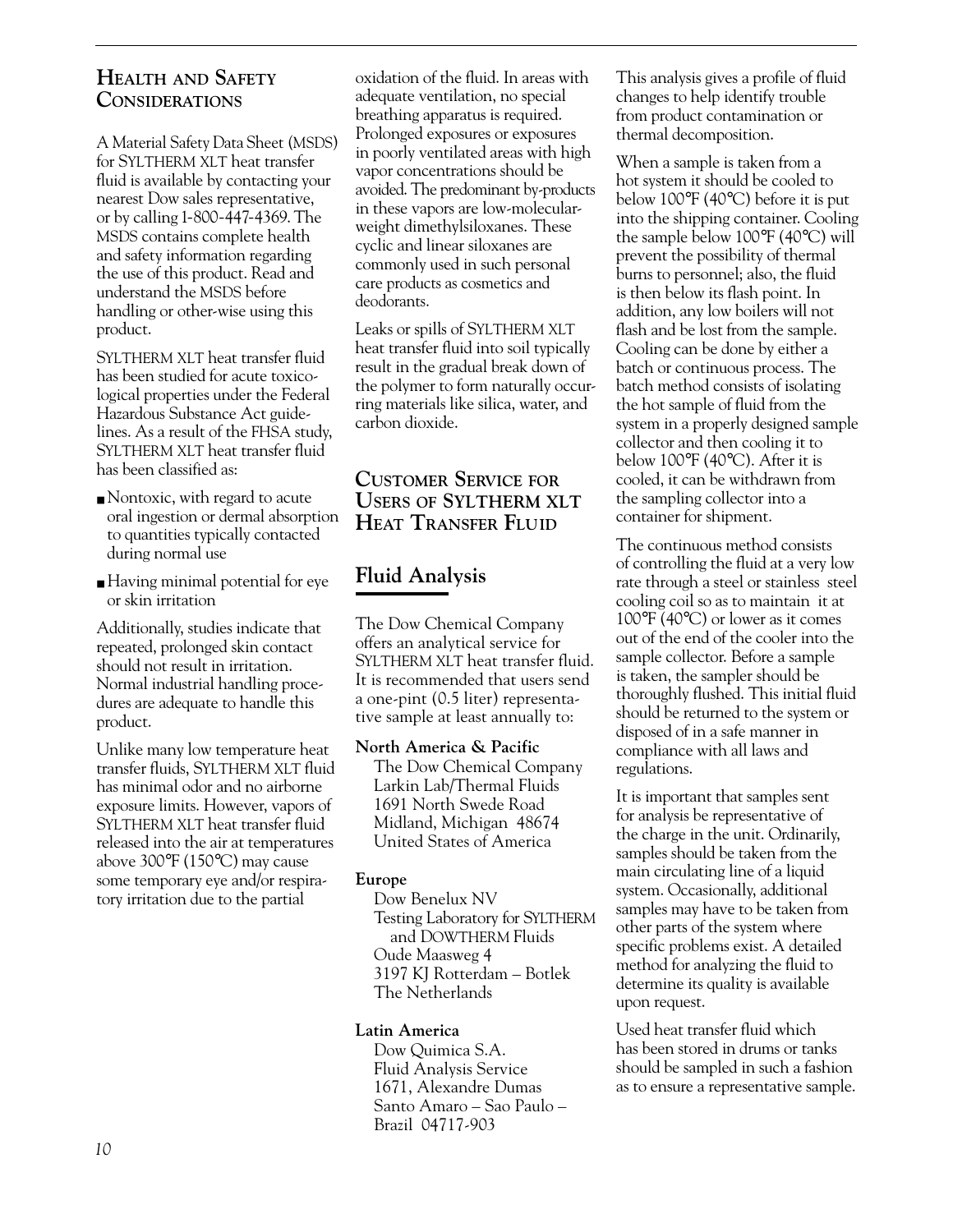# **Retrofill**

**Storage and Shelf-life**

SYLTHERM XLT heat transfer fluid has successfully replaced organic fluids in existing heat transfer systems. However, there are engineering considerations that should be addressed due to the unique characteristics of SYLTHERM XLT heat transfer fluid. It is suggested that The Dow Chemical Company be consulted in advance of fluid purchase and installation to discuss how best to optimize fluid performance in your system.

Dow Corning Corporation certifies that SYLTHERM XLT heat transfer fluid, when stored in its original container, will meet sales specification requirements for a period of 24 months from date of shipment.

Store fluid at ambient temperature.

*NOTE: If outside storage of drums is planned, it is suggested that some type of removable drum cover be used to prevent water from entering the drum through the bung seal.*

# **Packaging**

SYLTHERM XLT heat transfer fluid is supplied in 35-lb (16-kg) containers (net weight) in the U.S. only, and in 375-lb (170-kg) containers (net weight) globally, as well as in bulk quantities.

|  |  |  | Table 1 - Physical Properties of SYLTHERM XLT Heat Transfer Fluid <sup>1</sup> |  |  |
|--|--|--|--------------------------------------------------------------------------------|--|--|
|--|--|--|--------------------------------------------------------------------------------|--|--|

| Composition:                                                     | Dimethyl Polysiloxane       |                          |  |  |  |
|------------------------------------------------------------------|-----------------------------|--------------------------|--|--|--|
| Color:                                                           | Crystal Clear Liquid        |                          |  |  |  |
| Property                                                         | <b>English Units</b>        | SI Units                 |  |  |  |
| <b>Viscosity</b>                                                 | $\ldots$ $1.4 \,$ cP @ 77°F | 1.4 mPa • $\omega$ 25 °C |  |  |  |
| Flash Point <sup>2</sup> , Closed Cup                            |                             |                          |  |  |  |
| Flash Point <sup>3</sup> , Open Cup                              |                             |                          |  |  |  |
| Autoignition Temperature,<br>ASTM D-2155                         |                             |                          |  |  |  |
| Acid Number, Typical                                             |                             |                          |  |  |  |
| Freeze Point                                                     |                             |                          |  |  |  |
| Density $@$ 77°F (25°C)                                          |                             |                          |  |  |  |
| Specific Gravity @ 77°F (25°C)                                   | $\ldots$                    |                          |  |  |  |
| Heat of Combustion                                               | 14,100 Btu/lb               | 32,800 kJ/kg             |  |  |  |
| Average Molecular Weight                                         | 317                         |                          |  |  |  |
| <b>Estimated Critical Constants</b><br>$T_c$<br>$P_c$<br>$V_{c}$ | 12 atm                      | 12.16 bar                |  |  |  |

*<sup>1</sup>Not to be construed as specifications. <sup>2</sup>ASTM D92 <sup>3</sup>ASTM D93*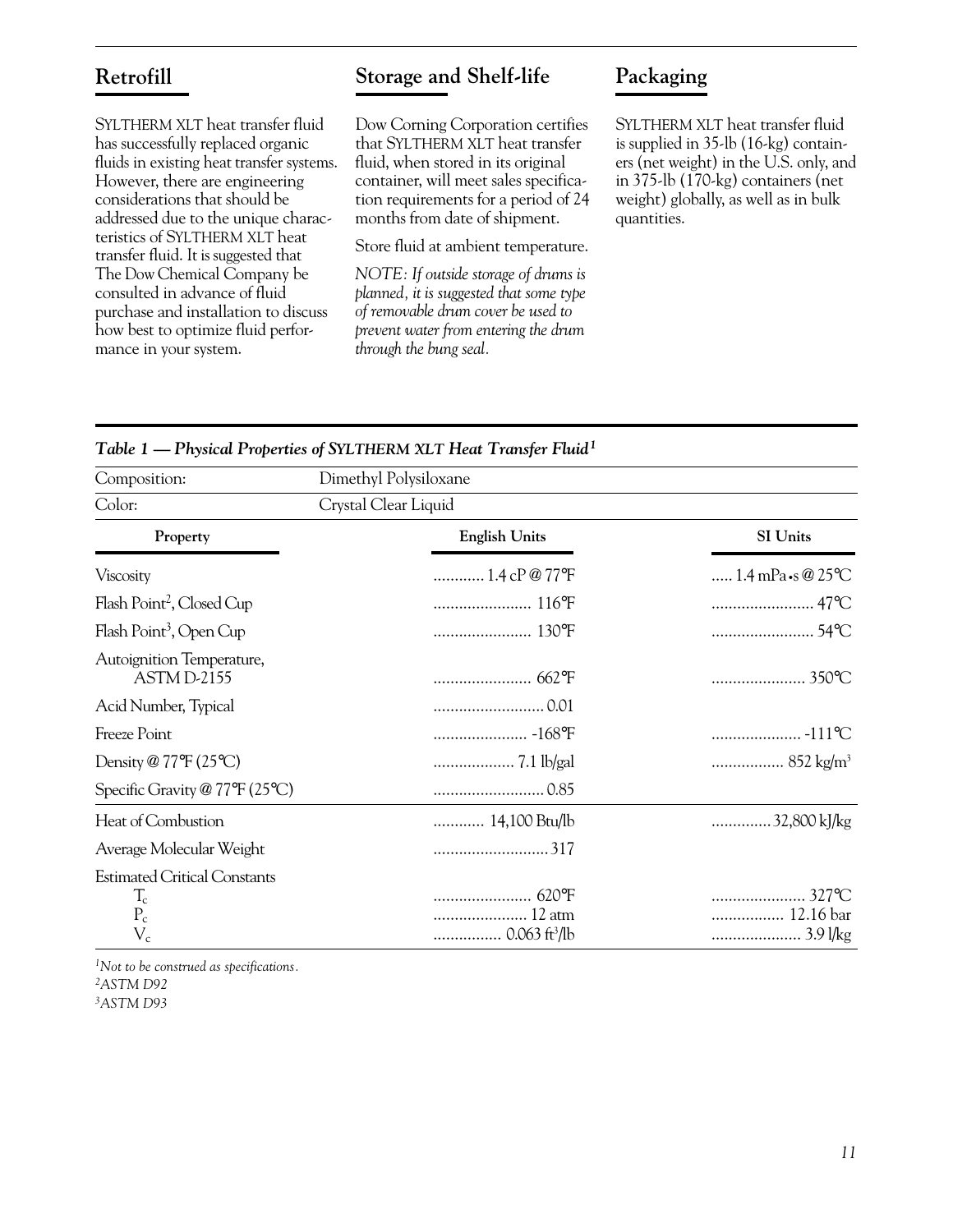| $\underset{{}^\circ F}{\mathbf{Temp}}.$ | $\Delta H_{lv}$<br>Btu/lb | $Z_{vapor}$ | Cp/Cv | Vapor<br>Molecular<br>Weight |
|-----------------------------------------|---------------------------|-------------|-------|------------------------------|
| 100                                     | 106.7                     | 0.9991      | 1.027 | 230.1                        |
| 120                                     | 103.7                     | 0.9985      | 1.026 | 232.8                        |
| 140                                     | 100.8                     | 0.9976      | 1.025 | 235.3                        |
| 160                                     | 98.1                      | 0.9963      | 1.024 | 237.7                        |
| 180                                     | 95.4                      | 0.9945      | 1.024 | 240.1                        |
| 200                                     | 92.7                      | 0.9921      | 1.023 | 242.3                        |
| 220                                     | 90.1                      | 0.9889      | 1.023 | 244.6                        |
| 240                                     | 87.6                      | 0.9849      | 1.023 | 246.7                        |
| 260                                     | 85.0                      | 0.9798      | 1.023 | 248.9                        |
| 280                                     | 82.5                      | 0.9736      | 1.023 | 251.1                        |
| 300                                     | 79.9                      | 0.9661      | 1.023 | 253.2                        |
| 320                                     | 77.3                      | 0.9572      | 1.023 | 255.4                        |
| 340                                     | 74.7                      | 0.9468      | 1.024 | 257.6                        |
| 360                                     | 72.0                      | 0.9348      | 1.025 | 259.9                        |
| 380                                     | 69.2                      | 0.9210      | 1.026 | 262.2                        |
| 400                                     | 66.4                      | 0.9054      | 1.028 | 264.6                        |
| 420                                     | 63.4                      | 0.8877      | 1.030 | 267.1                        |
| 440                                     | 60.3                      | 0.8678      | 1.032 | 269.7                        |
| 460                                     | 57.1                      | 0.8457      | 1.036 | 272.4                        |
| 480                                     | 53.7                      | 0.8210      | 1.041 | 275.4                        |
| 500                                     | 50.1                      | 0.7935      | 1.047 | 278.5                        |
| 520                                     | 46.2                      | 0.7629      | 1.056 | 282.0                        |
| 540                                     | 41.9                      | 0.7286      | 1.069 | 285.8                        |
| 560                                     | 37.3                      | 0.6901      | 1.089 | 290.1                        |
| 580                                     | 32.1                      | 0.6461      | 1.121 | 295.1                        |
| 600                                     | 26.1                      | 0.5946      | 1.181 | 301.1                        |

*Table 2 — Select Saturated Vapor Properties of SYLTHERM XLT Fluid (English Units) Values are estimated*

*Table 3 — Select Saturated Vapor Properties of SYLTHERM XLT Fluid (SI Units) Values are estimated*

| Temp.<br>°C | $\Delta H_{l v}$<br>kJ/kg | $Z_{vapor}$ | Cp/Cv | Vapor<br>Molecular<br>Weight |
|-------------|---------------------------|-------------|-------|------------------------------|
| 45          | 243.7                     | 0.9987      | 1.026 | 231.8                        |
| 55          | 237.5                     | 0.9981      | 1.026 | 234.2                        |
| 65          | 231.6                     | 0.9971      | 1.025 | 236.4                        |
| 75          | 225.9                     | 0.9957      | 1.024 | 238.6                        |
| 85          | 220.3                     | 0.9940      | 1.024 | 240.7                        |
| 95          | 214.8                     | 0.9917      | 1.023 | 242.7                        |
| 105         | 209.3                     | 0.9887      | 1.023 | 244.7                        |
| 115         | 204.0                     | 0.9851      | 1.023 | 246.6                        |
| 125         | 198.6                     | 0.9806      | 1.023 | 248.6                        |
| 135         | 193.3                     | 0.9753      | 1.023 | 250.5                        |
| 145         | 187.9                     | 0.9689      | 1.023 | 252.5                        |
| 155         | 182.5                     | 0.9614      | 1.023 | 254.4                        |
| 165         | 177.1                     | 0.9528      | 1.023 | 256.4                        |
| 175         | 171.5                     | 0.9428      | 1.024 | 258.4                        |
| 185         | 165.8                     | 0.9315      | 1.025 | 260.4                        |
| 195         | 160.0                     | 0.9188      | 1.026 | 262.5                        |
| 205         | 154.0                     | 0.9045      | 1.028 | 264.7                        |
| 215         | 147.8                     | 0.8886      | 1.030 | 266.9                        |
| 225         | 141.4                     | 0.8710      | 1.032 | 269.3                        |
| 235         | 134.7                     | 0.8514      | 1.035 | 271.7                        |
| 245         | 127.7                     | 0.8299      | 1.039 | 274.3                        |
| 255         | 120.3                     | 0.8062      | 1.044 | 277.1                        |
| 265         | 112.4                     | 0.7801      | 1.051 | 280.0                        |
| 275         | 104.0                     | 0.7513      | 1.060 | 283.2                        |
| 285         | 95.0                      | 0.7194      | 1.073 | 286.8                        |
| 295         | 85.1                      | 0.6839      | 1.093 | 290.8                        |
| 305         | 74.1                      | 0.6438      | 1.123 | 295.3                        |
| 315         | 61.5                      | 0.5975      | 1.176 | 300.8                        |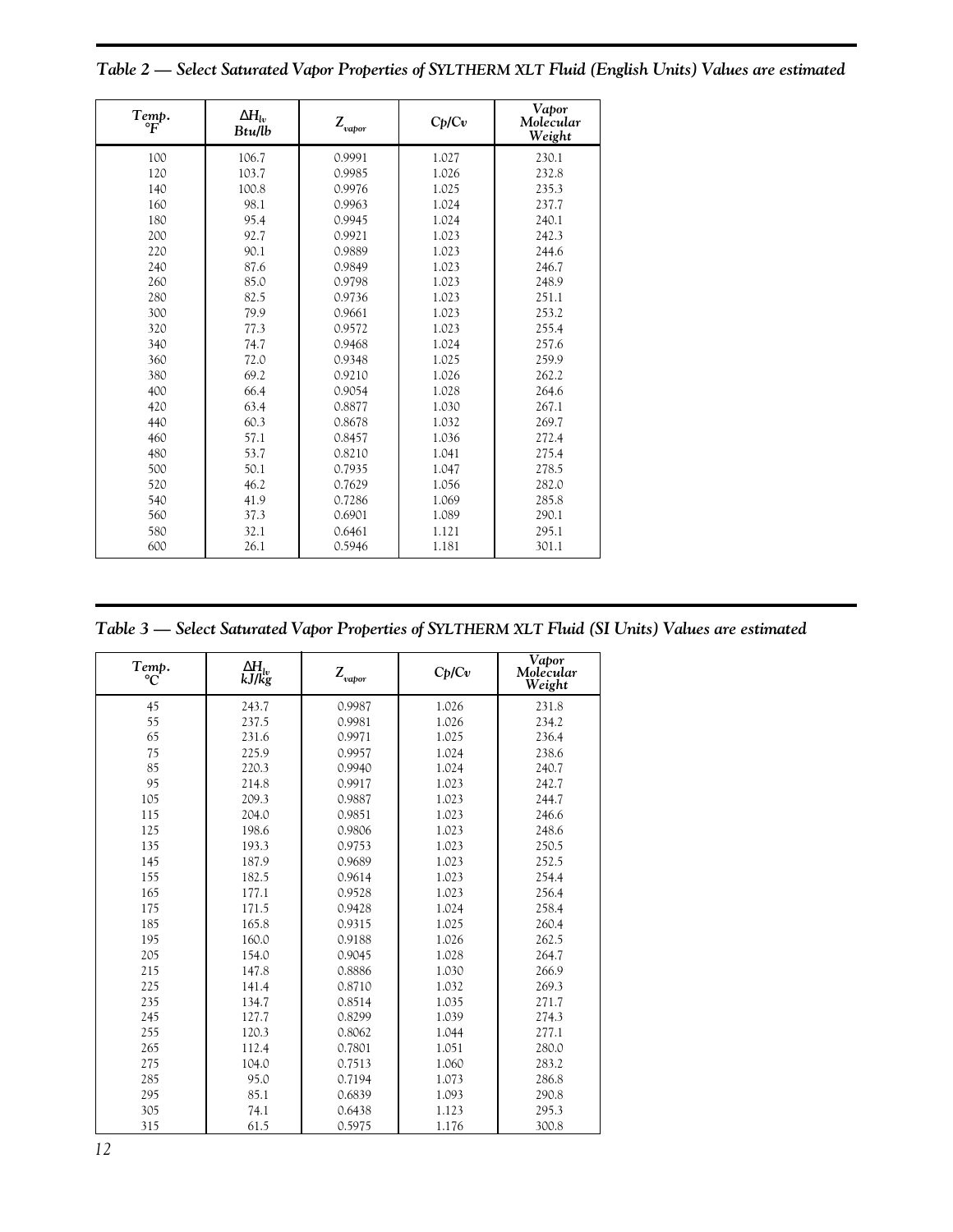| Temp.<br>$\mathsf{P}$ | Specific Heat<br>Btu/lb°F | Density<br>$lb$ ft <sup>3</sup> | Therm. Cond.<br>Btu/hr ft <sup>2</sup> (°F/ft) | Viscosity<br>cps | Vapor Pressure<br>psia |
|-----------------------|---------------------------|---------------------------------|------------------------------------------------|------------------|------------------------|
| $-150$                | 0.363                     | 61.23                           | 0.0776                                         | 90.2             |                        |
| $-130$                | 0.368                     | 60.52                           | 0.0765                                         | 33.7             |                        |
| $-110$                | 0.374                     | 59.80                           | 0.0753                                         | 19.0             |                        |
| $-90$                 | 0.379                     | 59.09                           | 0.0742                                         | 12.3             |                        |
| $-70$                 | 0.385                     | 58.38                           | 0.0730                                         | 8.4              |                        |
| $-50$                 | 0.391                     | 57.66                           | 0.0717                                         | 6.0              |                        |
| $-30$                 | 0.396                     | 56.95                           | 0.0705                                         | 4.5              |                        |
| $-10$                 | 0.402                     | 56.24                           | 0.0692                                         | 3.4              |                        |
| 10                    | 0.407                     | 55.52                           | 0.0679                                         | 2.6              |                        |
| 30                    | 0.413                     | 54.81                           | 0.0666                                         | 2.1              |                        |
| 50                    | 0.418                     | 54.10                           | 0.0652                                         | 1.7              |                        |
| 70                    | 0.424                     | 53.38                           | 0.0639                                         | 1.4              |                        |
| 90                    | 0.430                     | 52.67                           | 0.0625                                         | 1.2              |                        |
| 110                   | 0.435                     | 51.96                           | 0.0610                                         | 0.99             | 0.1                    |
| 130                   | 0.441                     | 51.24                           | 0.0596                                         | 0.85             | 0.2                    |
| 150                   | 0.446                     | 50.53                           | 0.0581                                         | 0.74             | 0.3                    |
| 170                   | 0.452                     | 49.82                           | 0.0567                                         | 0.65             | 0.6                    |
| 190                   | 0.458                     | 49.10                           | 0.0551                                         | 0.58             | 0.9                    |
| 210                   | 0.463                     | 48.39                           | 0.0536                                         | 0.52             | 1.5                    |
| 230                   | 0.469                     | 47.68                           | 0.0521                                         | 0.47             | 2.2                    |
| 250                   | 0.474                     | 46.96                           | 0.0505                                         | 0.42             | 3.2                    |
| 270                   | 0.480                     | 46.25                           | 0.0489                                         | 0.39             | 4.6                    |
| 290                   | 0.485                     | 45.54                           | 0.0473                                         | 0.35             | 6.4                    |
| 310                   | 0.491                     | 44.82                           | 0.0457                                         | 0.33             | 8.7                    |
| 330                   | 0.497                     | 44.11                           | 0.0441                                         | 0.30             | 11.6                   |
| 350                   | 0.502                     | 43.40                           | 0.0424                                         | 0.28             | 15.2                   |
| 370                   | 0.508                     | 42.68                           | 0.0407                                         | 0.26             | 19.6                   |
| 390                   | 0.513                     | 41.97                           | 0.0390                                         | 0.25             | 25.0                   |
| 410                   | 0.519                     | 41.26                           | 0.0373                                         | 0.23             | 31.3                   |
| 430                   | 0.524                     | 40.54                           | 0.0356                                         | 0.22             | 38.8                   |
| 450                   | 0.530                     | 39.83                           | 0.0339                                         | 0.21             | 47.5                   |
| 470                   | 0.536                     | 39.12                           | 0.0321                                         | 0.20             | 57.6                   |
| 490                   | 0.541                     | 38.40                           | 0.0304                                         | 0.19             | 69.1                   |
| 510                   | 0.547                     | 37.69                           | 0.0286                                         | 0.18             | 82.2                   |
| 530                   | 0.552                     | 36.98                           | 0.0268                                         | 0.17             | 97.0                   |
| 550                   | 0.558                     | 36.26                           | 0.0250                                         | 0.16             | 113.6                  |

# *Table 4 — Saturated Liquid Properties of SYLTHERM XLT Fluid (English Units)*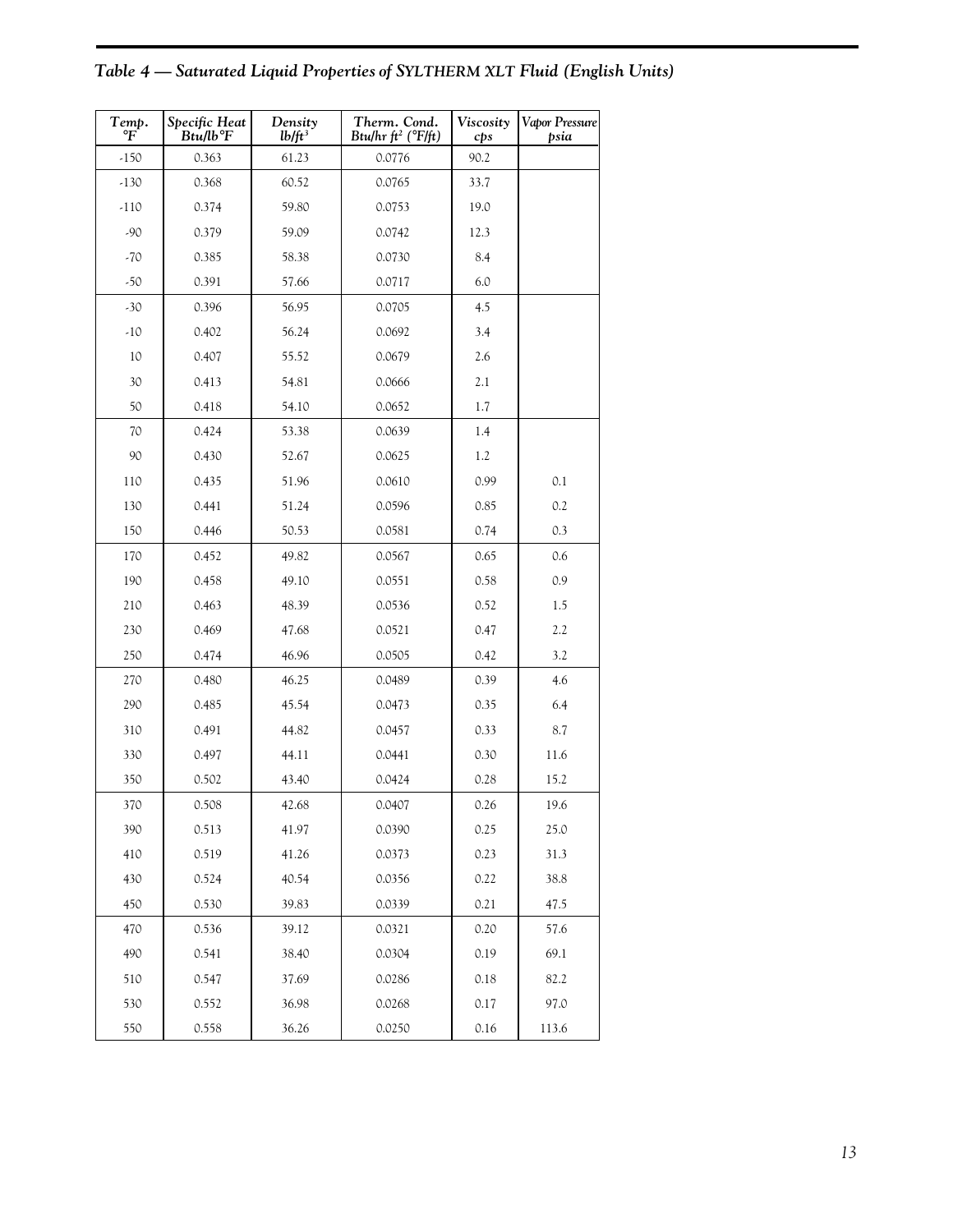## *Table 5 — Saturated Liquid Properties of SYLTHERM XLT Fluid (SI Units)*

| Temp.<br>$\rm ^{\circ}C$ | Specific Heat<br>kJ/kg K | Density<br>kg/m <sup>3</sup> | Therm. Cond.<br>W/m K | Viscosity<br>$mPa \cdot s$ | Vapor Pressure<br>kPa |
|--------------------------|--------------------------|------------------------------|-----------------------|----------------------------|-----------------------|
| $-100$                   | 1.520                    | 978.5                        | 0.1341                | 78.6                       |                       |
| $-90$                    | 1.541                    | 968.3                        | 0.1324                | 33.7                       |                       |
| $-80$                    | 1.562                    | 958.0                        | 0.1306                | 20.0                       |                       |
| $-70$                    | 1.583                    | 947.7                        | 0.1288                | 13.3                       |                       |
| $-60$                    | 1.604                    | 937.4                        | 0.1269                | 9.4                        |                       |
| $-50$                    | 1.625                    | 927.2                        | 0.1251                | 6.9                        |                       |
| $-40$                    | 1.646                    | 916.9                        | 0.1231                | 5.2                        |                       |
| $-30$                    | 1.66                     | 906.67                       | 0.1212                | 4.0                        |                       |
| $-20$                    | 1.688                    | 896.4                        | 0.1192                | 3.1                        |                       |
| $-10$                    | 1.709                    | 886.1                        | 0.1171                | 2.5                        |                       |
| $\mathbb O$              | 1.730                    | 875.8                        | 0.1150                | 2.0                        |                       |
| 10                       | 1.751                    | 865.5                        | 0.1129                | 1.7                        |                       |
| 20                       | 1.772                    | 855.3                        | 0.1108                | 1.4                        | 0.2                   |
| 30                       | 1.793                    | 845.0                        | 0.1086                | 1.2                        | 0.3                   |
| 40                       | 1.814                    | 834.7                        | 0.1064                | $1.0\,$                    | 0.6                   |
| 50                       | 1.835                    | 824.5                        | 0.1042                | 0.91                       | $1.1\,$               |
| 60                       | 1.856                    | 814.2                        | 0.1019                | 0.80                       | 1.8                   |
| 70                       | 1.877                    | 803.9                        | 0.0996                | 0.70                       | 3.0                   |
| 80                       | 1.898                    | 793.6                        | 0.0973                | 0.63                       | 4.7                   |
| 90                       | 1.919                    | 783.4                        | 0.0949                | 0.57                       | 7.2                   |
| 100                      | 1.940                    | 773.1                        | 0.0925                | 0.51                       | 10.6                  |
| 110                      | 1.961                    | 762.8                        | 0.0901                | 0.47                       | 15.3                  |
| 120                      | 1.982                    | 752.6                        | 0.0877                | 0.43                       | 21.5                  |
| 130                      | 2.003                    | 742.3                        | 0.0852                | 0.39                       | 29.7                  |
| 140                      | 2.024                    | 732.0                        | 0.0827                | 0.36                       | 40.1                  |
| 150                      | 2.045                    | 721.7                        | 0.0802                | 0.34                       | 53.2                  |
| 160                      | 2.066                    | 711.5                        | 0.0777                | 0.31                       | 69.5                  |
| 170                      | 2.087                    | 701.2                        | 0.0751                | 0.29                       | 89.4                  |
| 180                      | 2.108                    | 690.9                        | 0.0725                | 0.28                       | 113.5                 |
| 190                      | 2.129                    | 680.7                        | 0.0699                | 0.26                       | 142.2                 |
| 200                      | 2.150                    | 670.4                        | 0.0673                | 0.24                       | 176.2                 |
| 210                      | 2.171                    | 660.1                        | 0.0646                | 0.23                       | 215.9                 |
| 220                      | 2.192                    | 649.8                        | 0.0620                | 0.22                       | 261.9                 |
| 230                      | 2.213                    | 639.6                        | 0.0593                | 0.21                       | 314.8                 |
| 240                      | 2.234                    | 629.3                        | 0.0566                | 0.20                       | 375.1                 |
| 250                      | 2.255                    | 619.0                        | 0.0538                | 0.19                       | 443.4                 |
| 260                      | 2.276                    | 608.8                        | 0.0511                | 0.18                       | 520.3                 |
| 270                      | 2.297                    | 598.5                        | 0.0483                | 0.17                       | 606.2                 |
| 280                      | 2.318                    | 588.2                        | 0.0455                | 0.17                       | 701.8                 |
| 290                      | 2.339                    | 577.9                        | 0.0427                | 0.16                       | 807.4                 |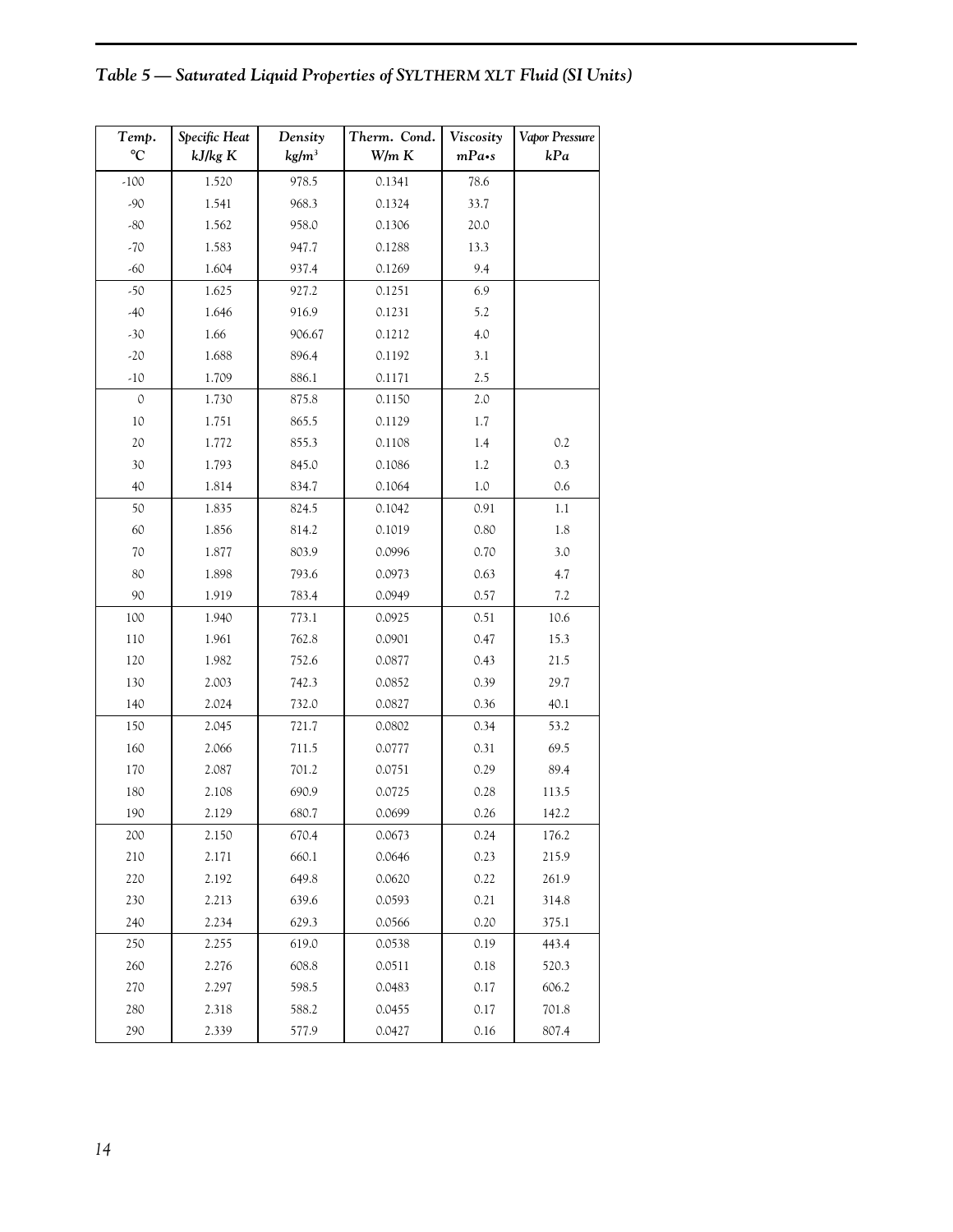*Figure 3 — Thermal Conductivity of SYLTHERM XLT Fluid (English Units)*





*15*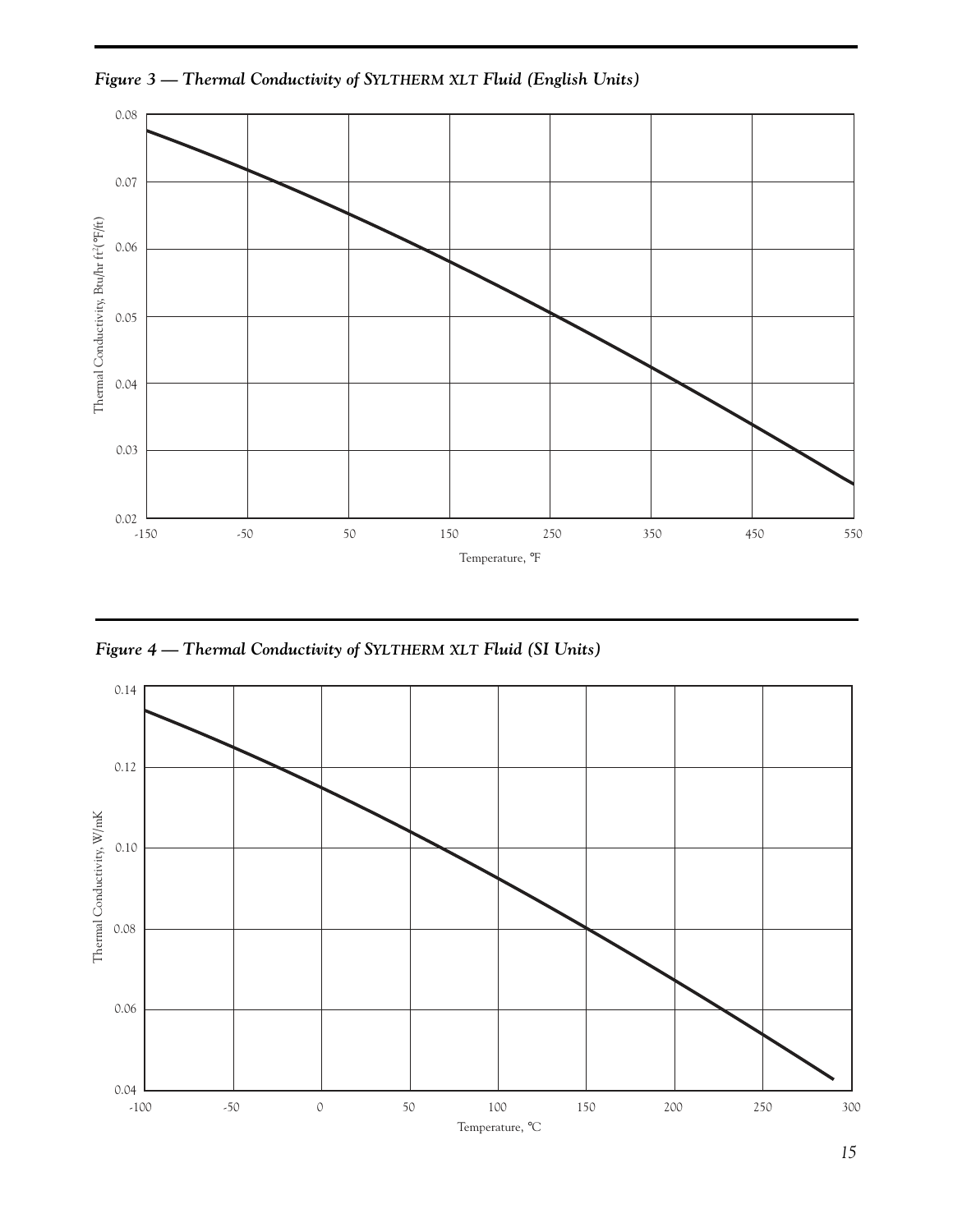*Figure 5 — Heat of Vaporization of SYLTHERM XLT Fluid (English Units)*



*Figure 6 — Heat of Vaporization of SYLTHERM XLT Fluid (SI Units)*

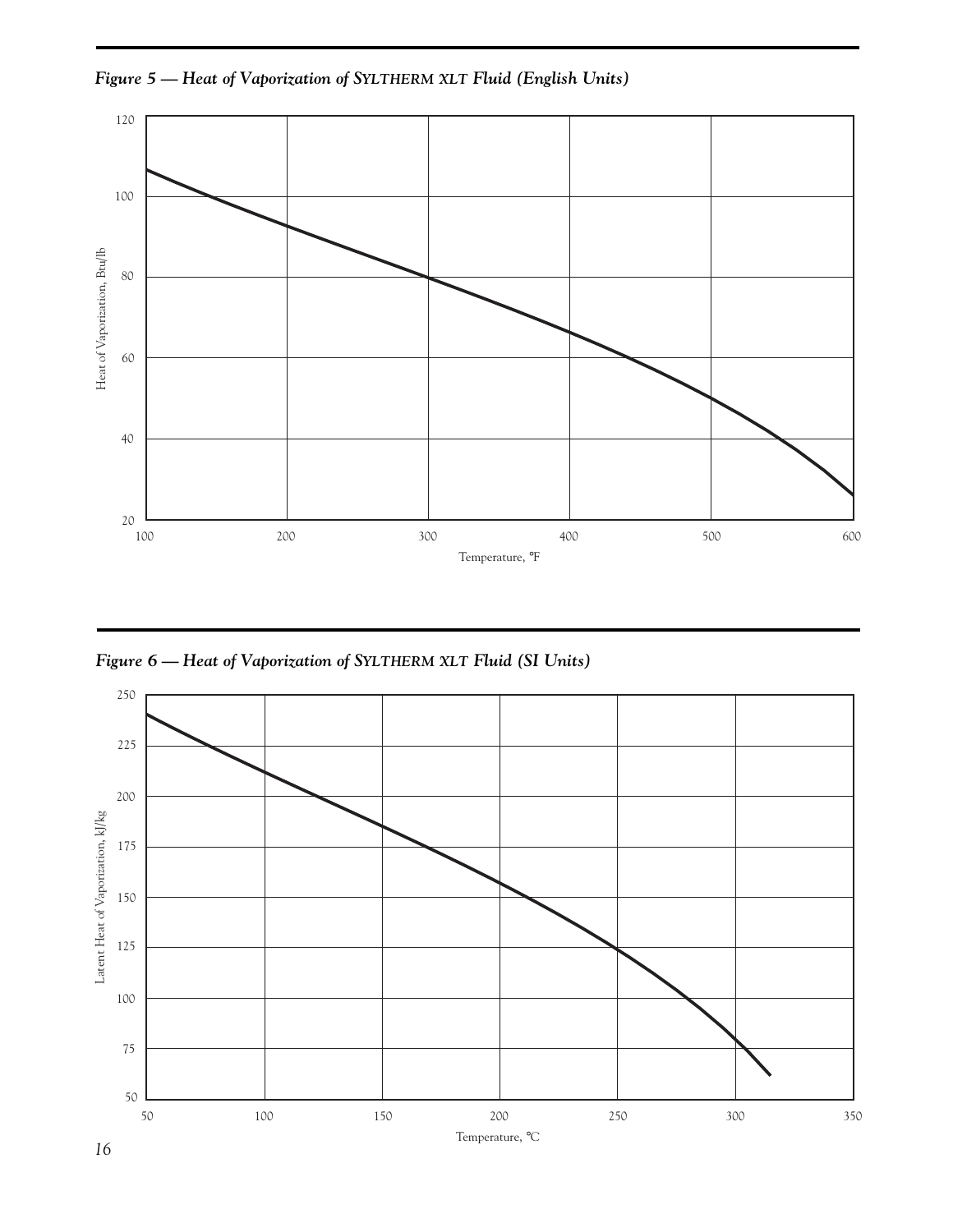*Figure 7 — Vapor Pressure of SYLTHERM XLT Fluid (English Units)*



*Figure 8 — Vapor Pressure of SYLTHERM XLT Fluid (SI Units)*

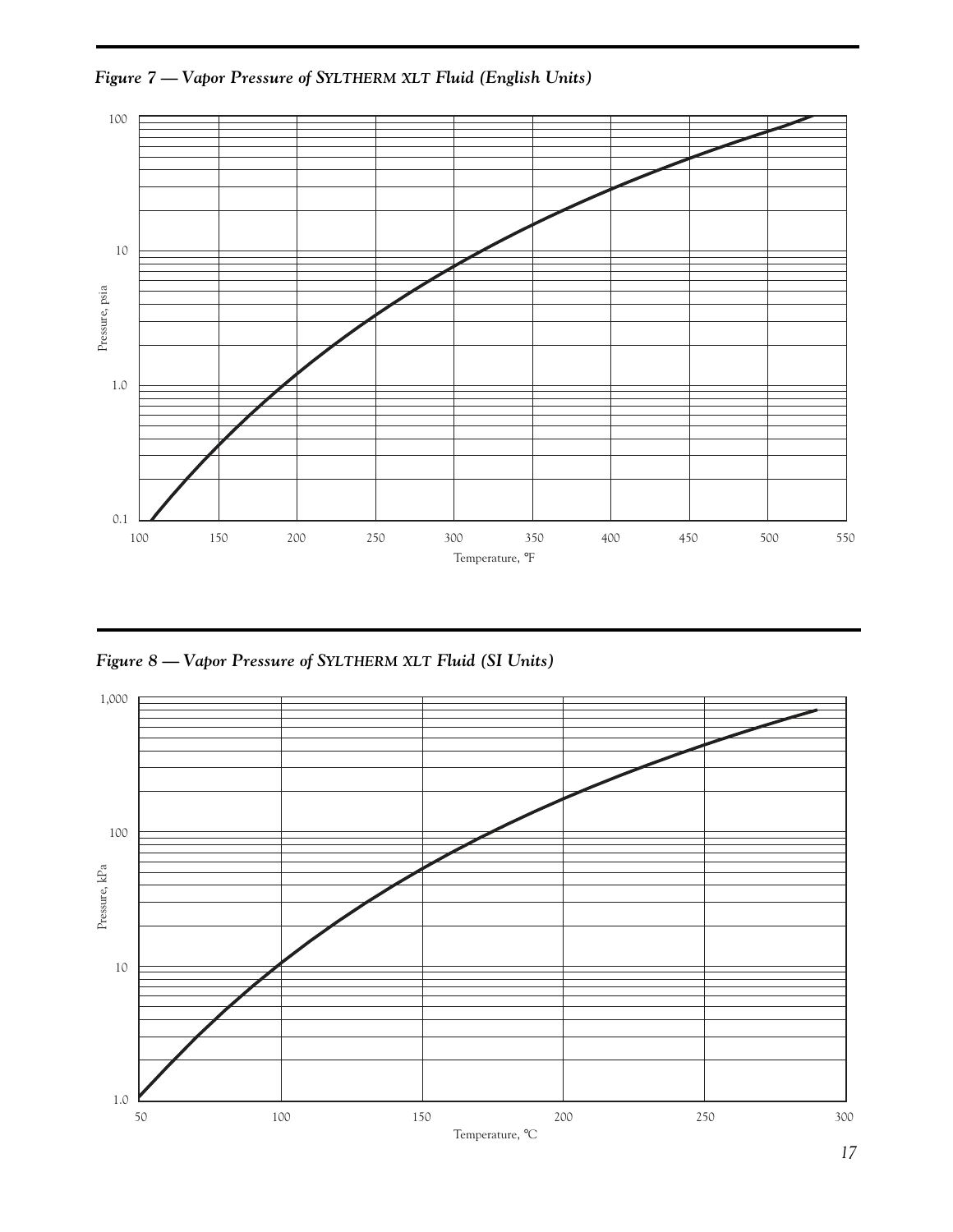*Figure 9 — Specific Heat of SYLTHERM XLT Fluid (English Units)*





*18*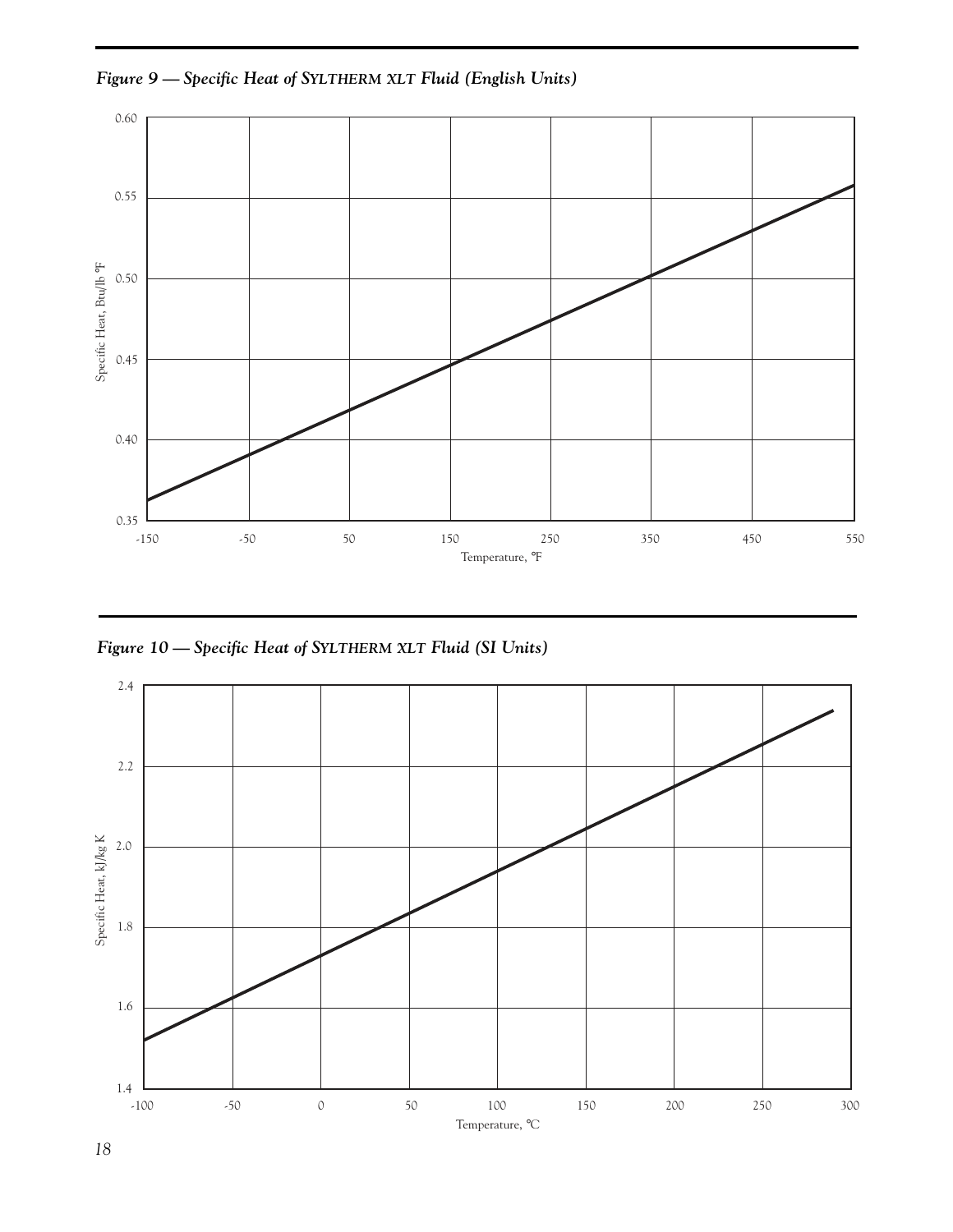



*Figure 12 — Density of SYLTHERM XLT Fluid (SI Units)*

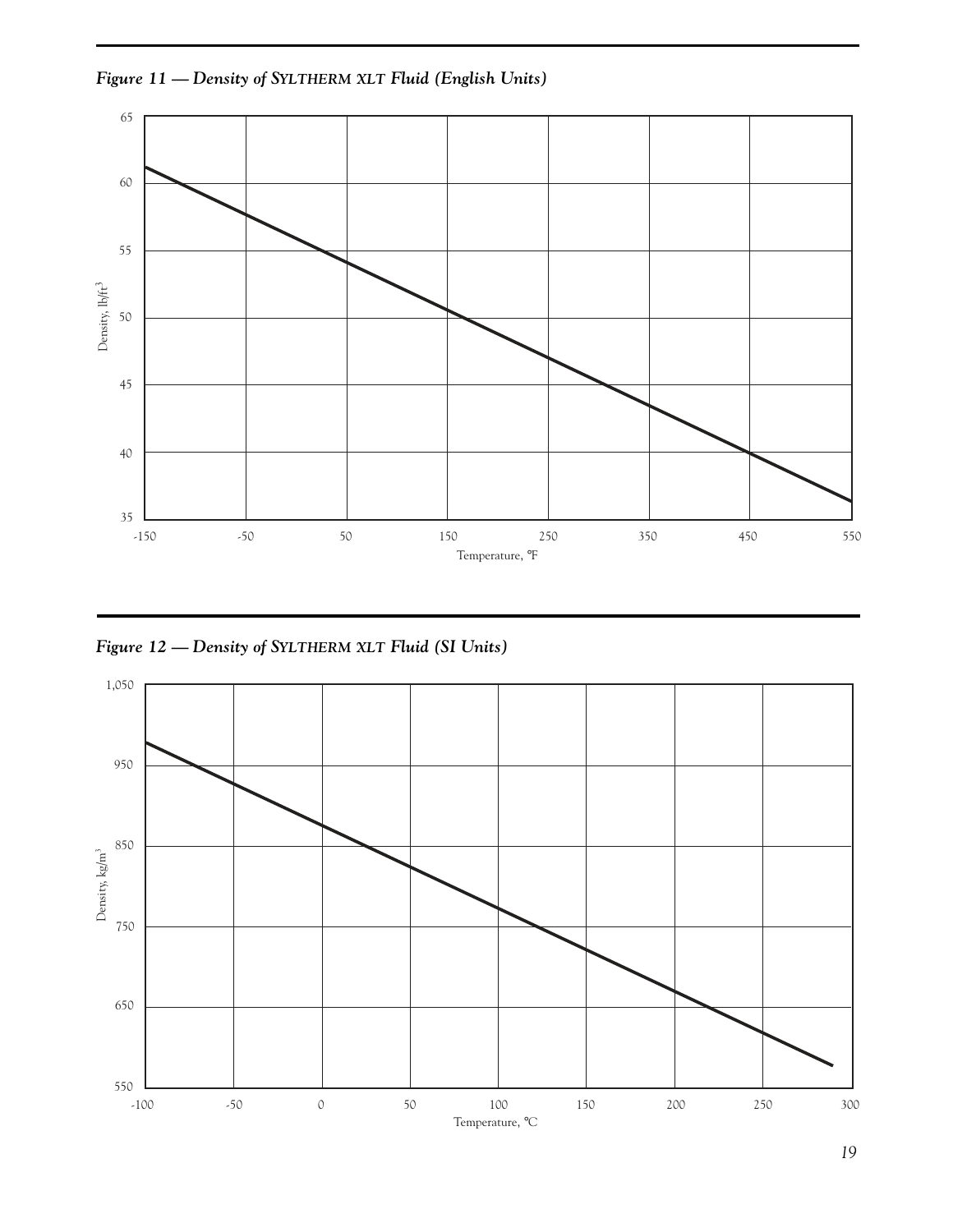*Figure 13 — Viscosity of SYLTHERM XLT Fluid (English Units)*



*Figure 14 — Viscosity of SYLTHERM XLT Fluid (SI Units)*

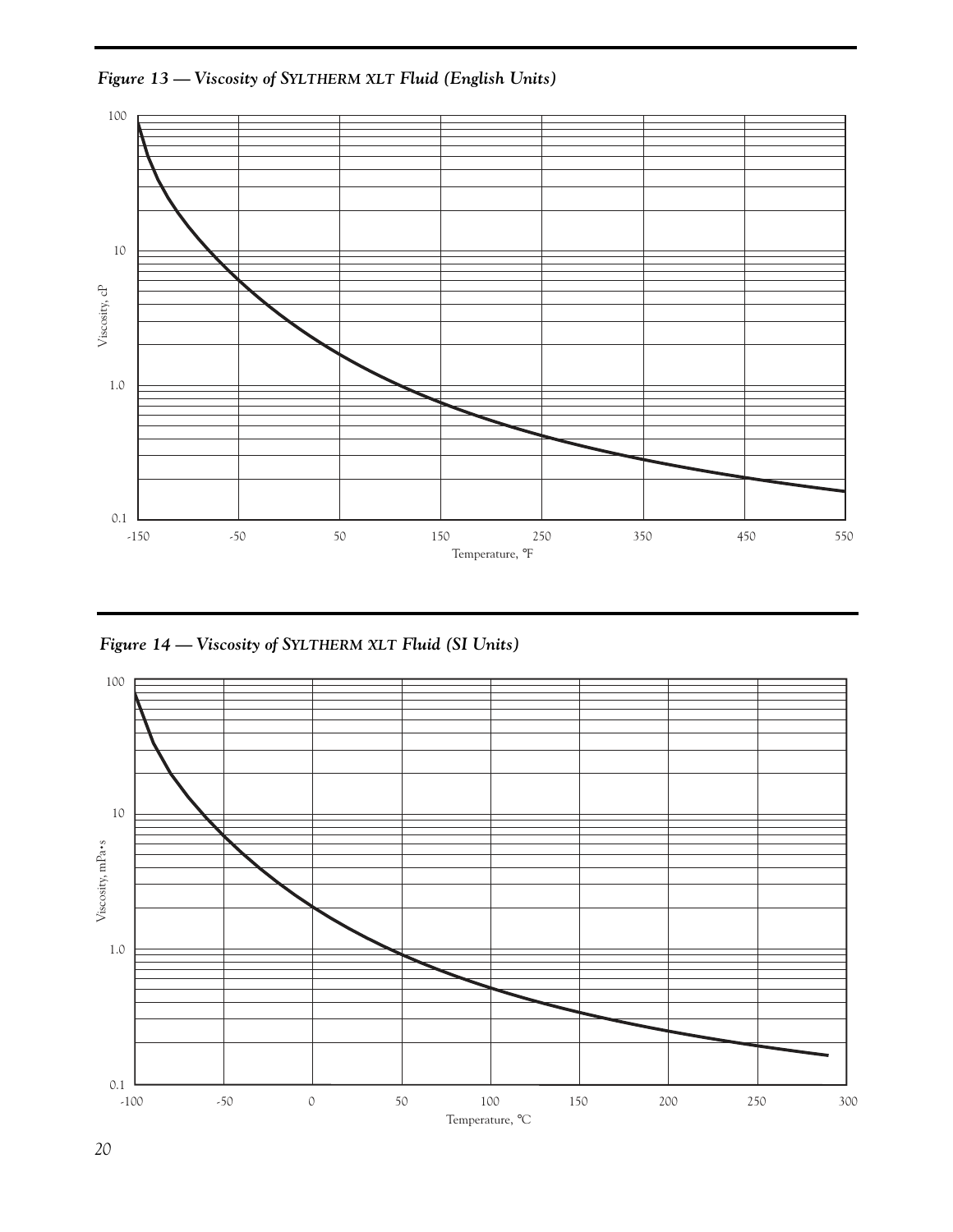*Figure 15 — Solubility of Water in SYLTHERM XLT Fluid (English Units)*



*Figure 16 — Solubility of Water in SYLTHERM XLT Fluid (SI Units)*

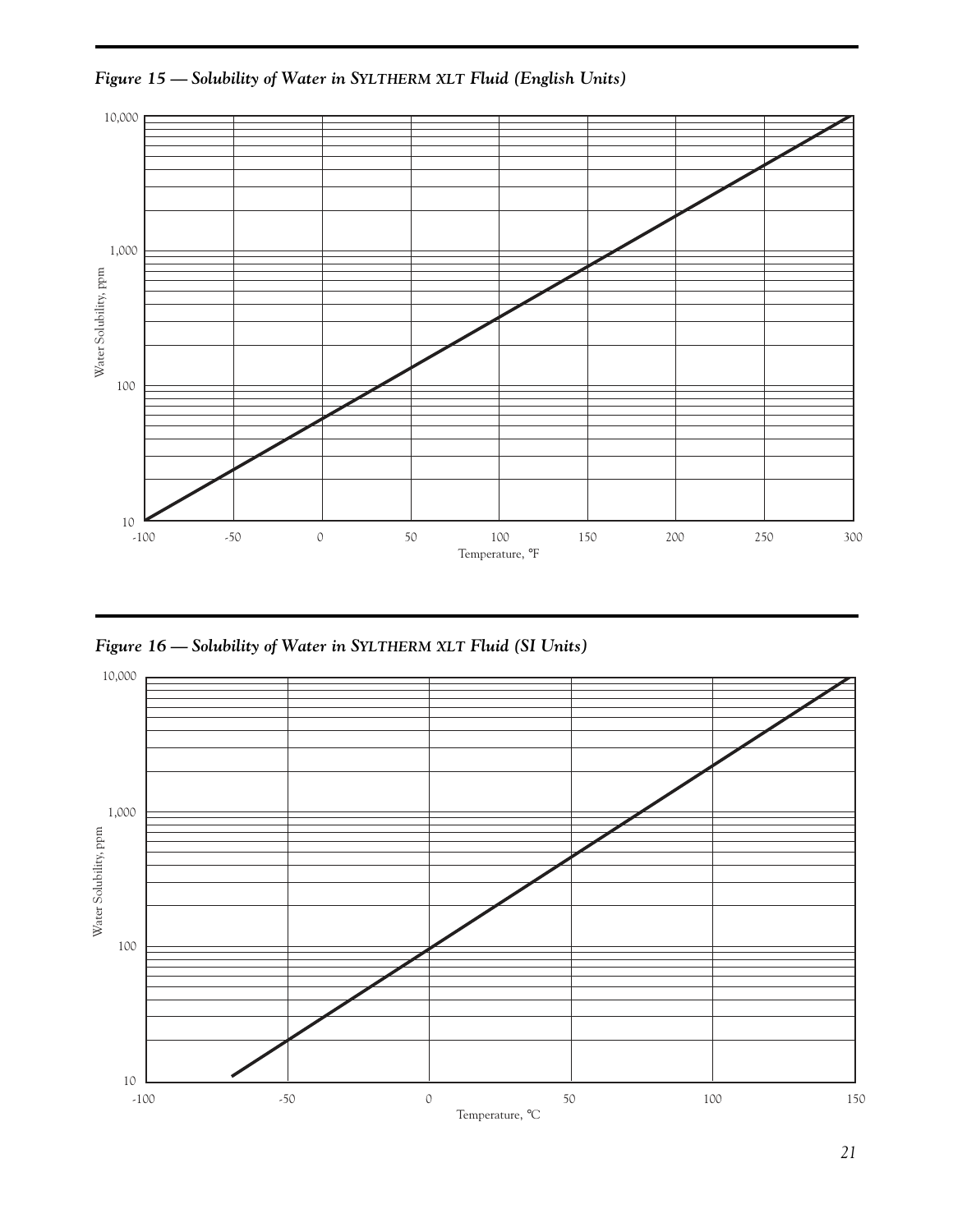*Figure 17 — Liquid Film Coefficient for SYLTHERM XLT Fluid Inside Pipes and Tubes (Turbulent Flow Only) (English Units)*



$$
Nu = 0.027 \text{Re}^{0.8} \text{Pr}^{1/3} \left(\frac{\mu}{\mu_w}\right)^{0.14}
$$
  
Chart based on 
$$
\left(\frac{\mu}{\mu_w}\right)^{0.14} = 1
$$

Note: The values in this graph are based on the viscosity of fluid as supplied.



 $0.2$  L<br>-1

0.4

0.6

0.8

Multiplication Factor

Multiplication Factor

1.0

Temperature, °F x 100

-1 0 1 2 3 4 5 6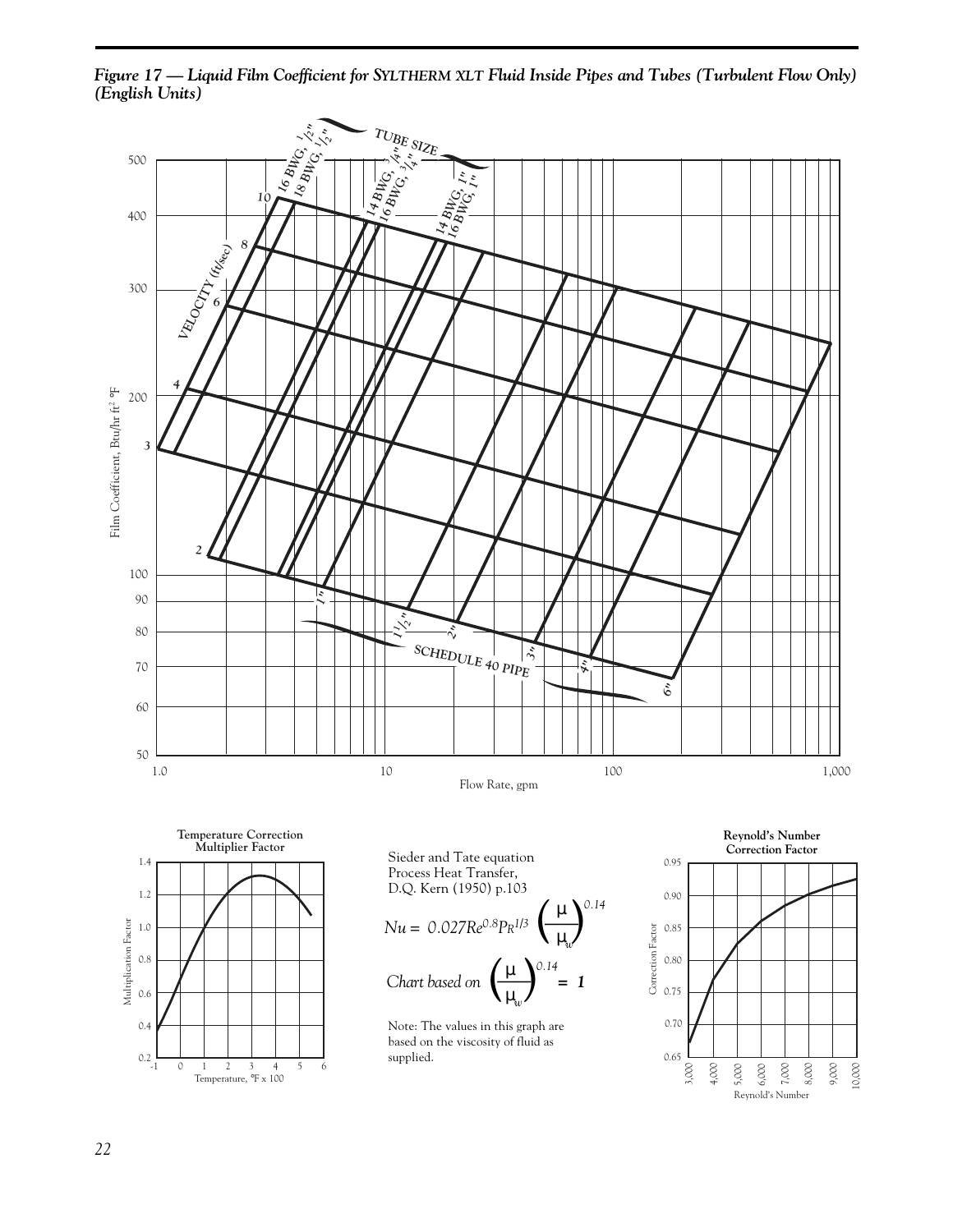

*Figure 18 — Liquid Film Coefficient for SYLTHERM XLT Fluid Inside Pipes and Tubes (Turbulent Flow Only) (SI Units)*

10,000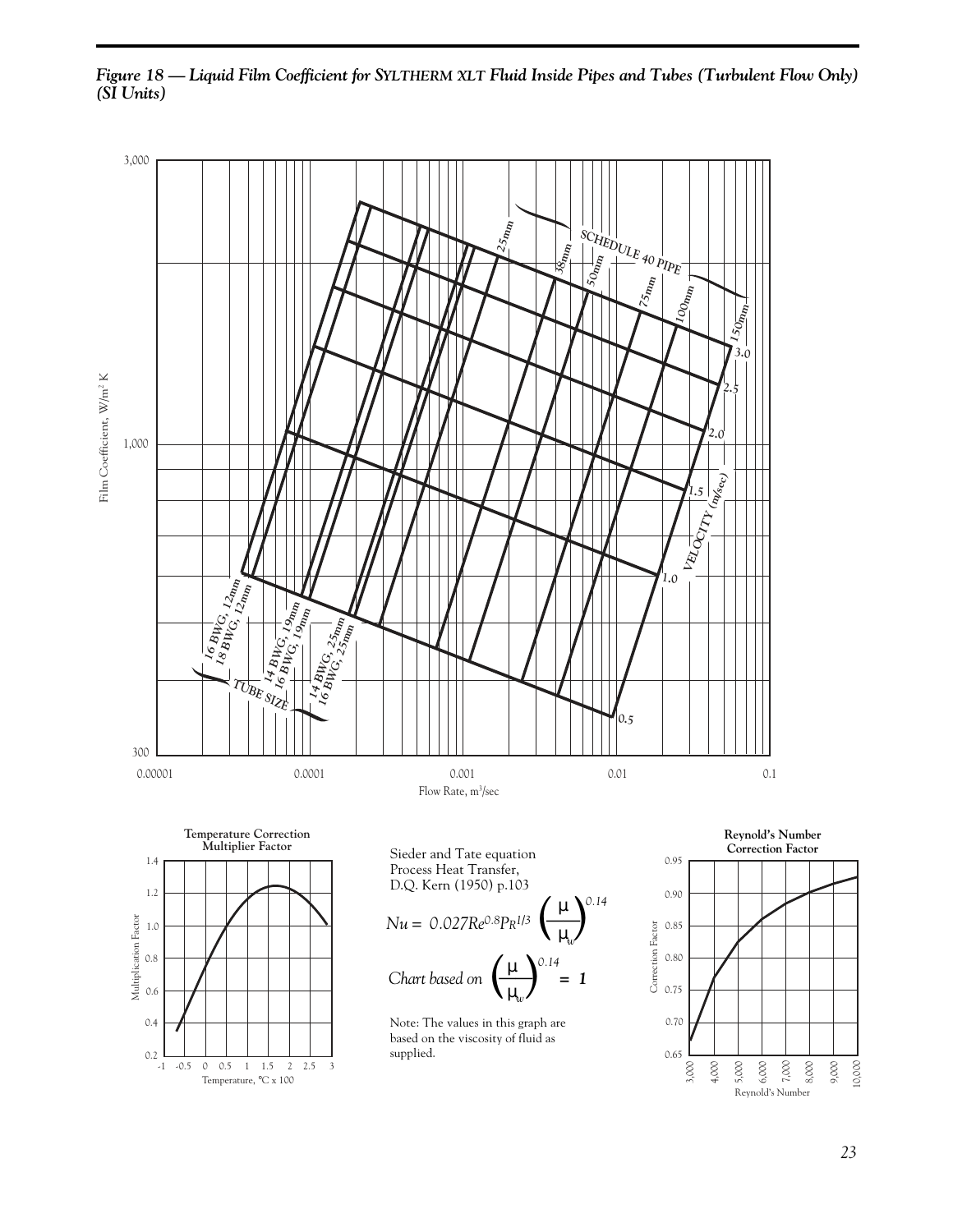



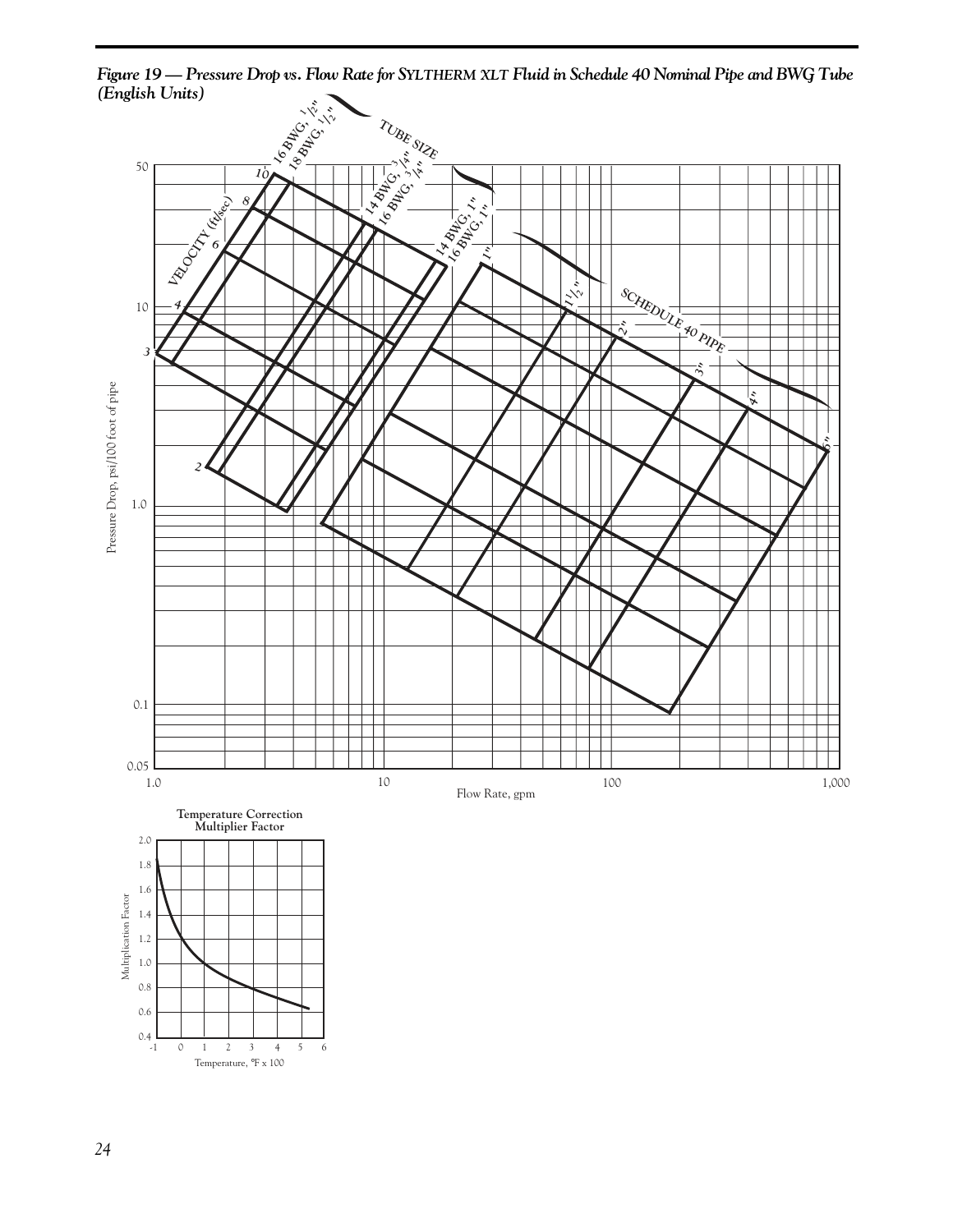

*Figure 20 — Pressure Drop vs. Flow Rate for SYLTHERM XLT Fluid in Schedule 40 Nominal Pipe and BWG Tube (SI Units)*

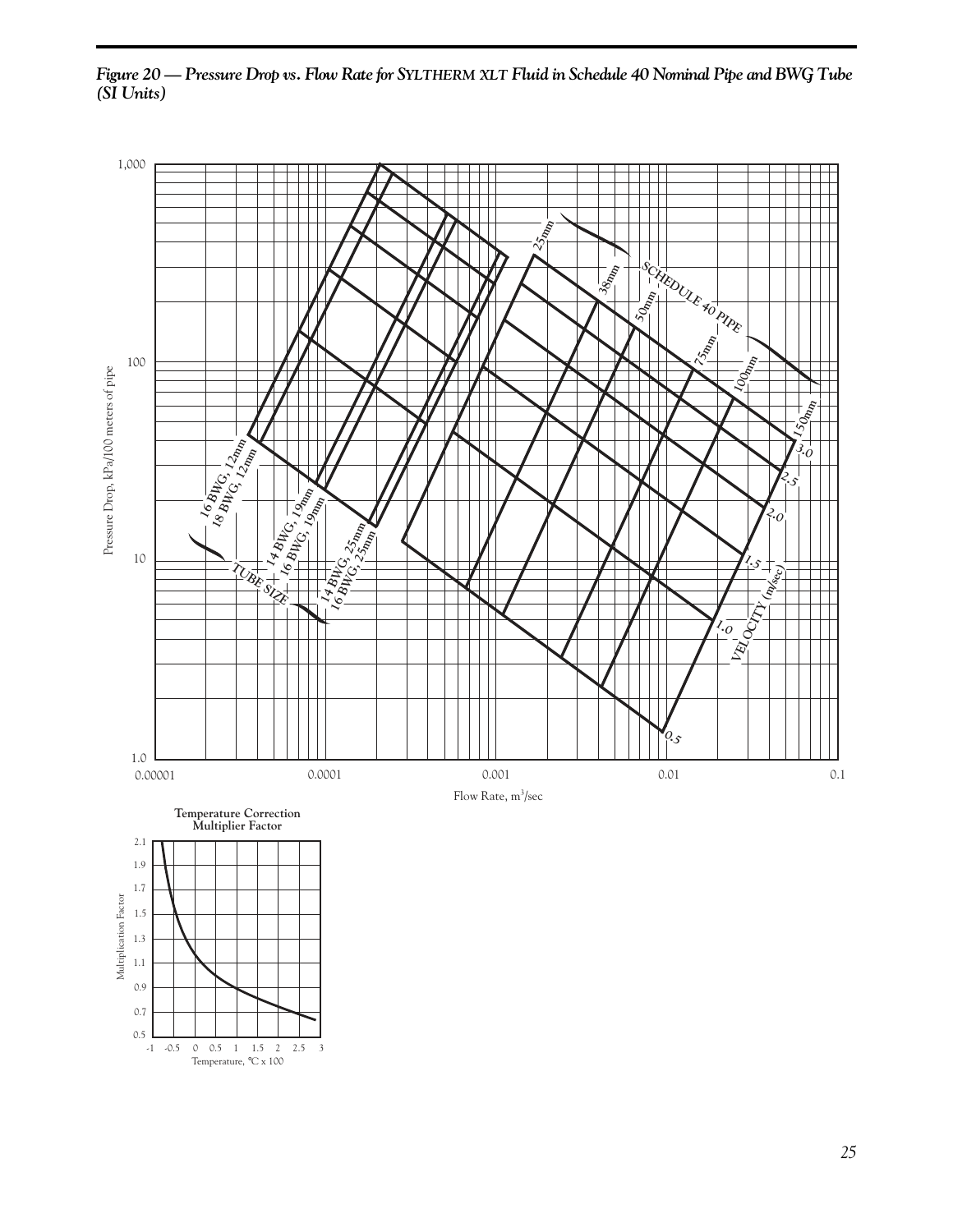*Figure 21 — Thermal Expansion of Liquid SYLTHERM XLT Fluid (English Units) Basis: 1 gallon @75*°*F*



*Figure 22 — Thermal Expansion of Liquid SYLTHERM XLT Fluid (SI Units) Basis: 1 m<sup>3</sup> @25*°*C*

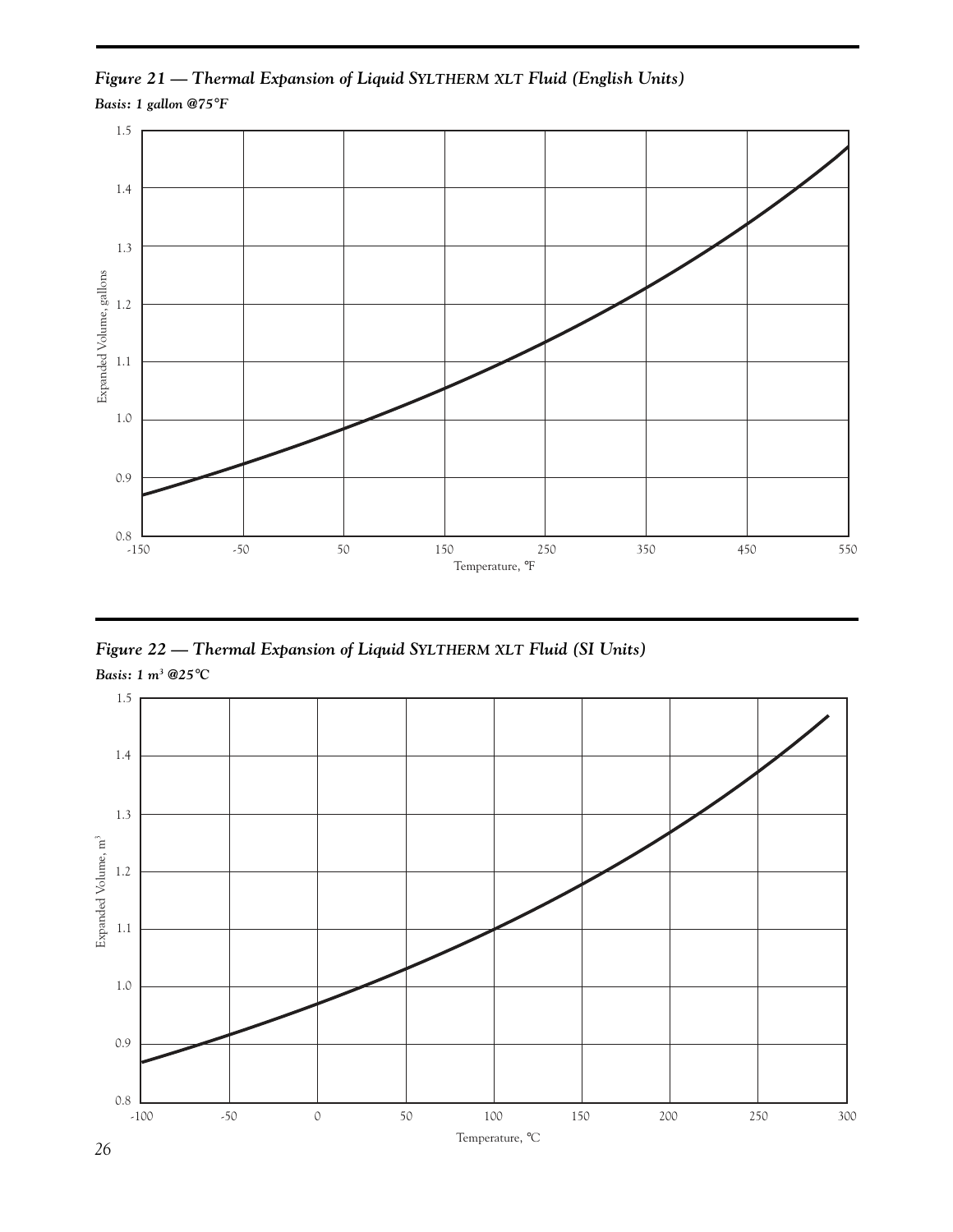